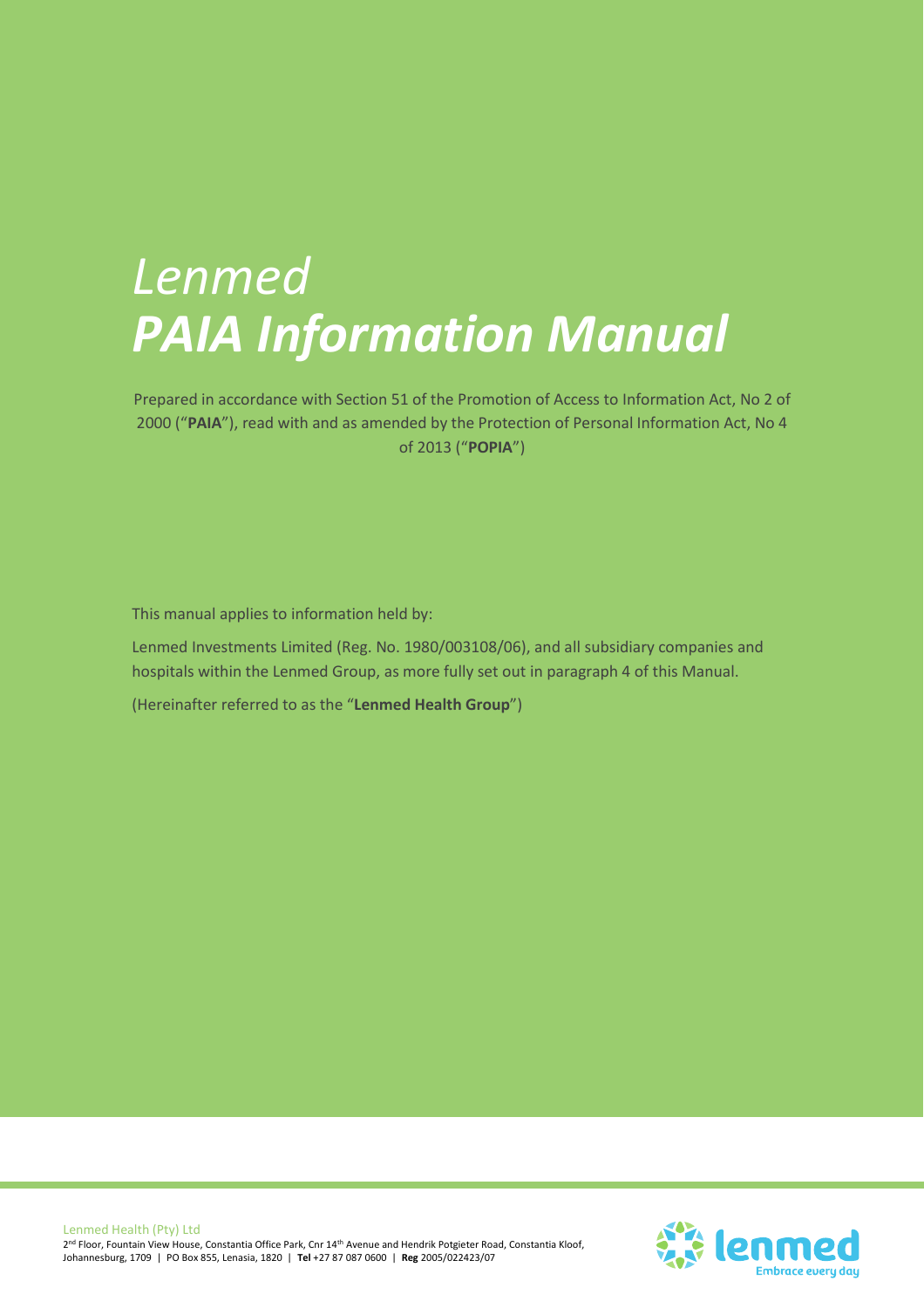## **Contents**

| 1.  |                                                                                  |
|-----|----------------------------------------------------------------------------------|
| 2.  |                                                                                  |
| 3.  |                                                                                  |
| 4.  |                                                                                  |
| 5.  |                                                                                  |
| 6.  |                                                                                  |
| 7.  | <b>CATEGORIES OF RECORDS AVAILABLE WITHOUT HAVING TO REQUEST ACCESS IN TERMS</b> |
| 8.  | RECORDS HELD IN ACCORDANCE WITH OTHER LEGISLATION, IN TERMS OF SECTION           |
| 9.  |                                                                                  |
| 10. |                                                                                  |
|     |                                                                                  |
|     |                                                                                  |
| 13. | RECIPIENTS TO WHOM PERSONAL INFORMATION MAY BE SUPPLIED 14                       |
|     | 14. PLANNED TRANSBORDER FLOWS OF PERSONAL INFORMATION 15                         |
|     |                                                                                  |
|     |                                                                                  |
|     | 17. ACCESS TO HEALTH OR OTHER RECORDS IN TERMS OF SECTION 61 OF PAIA 17          |
|     |                                                                                  |
|     | 19. REMEDIES AVAILABLE WHEN ACCESS TO A RECORD IS REFUSED 22                     |
|     |                                                                                  |

pg2of30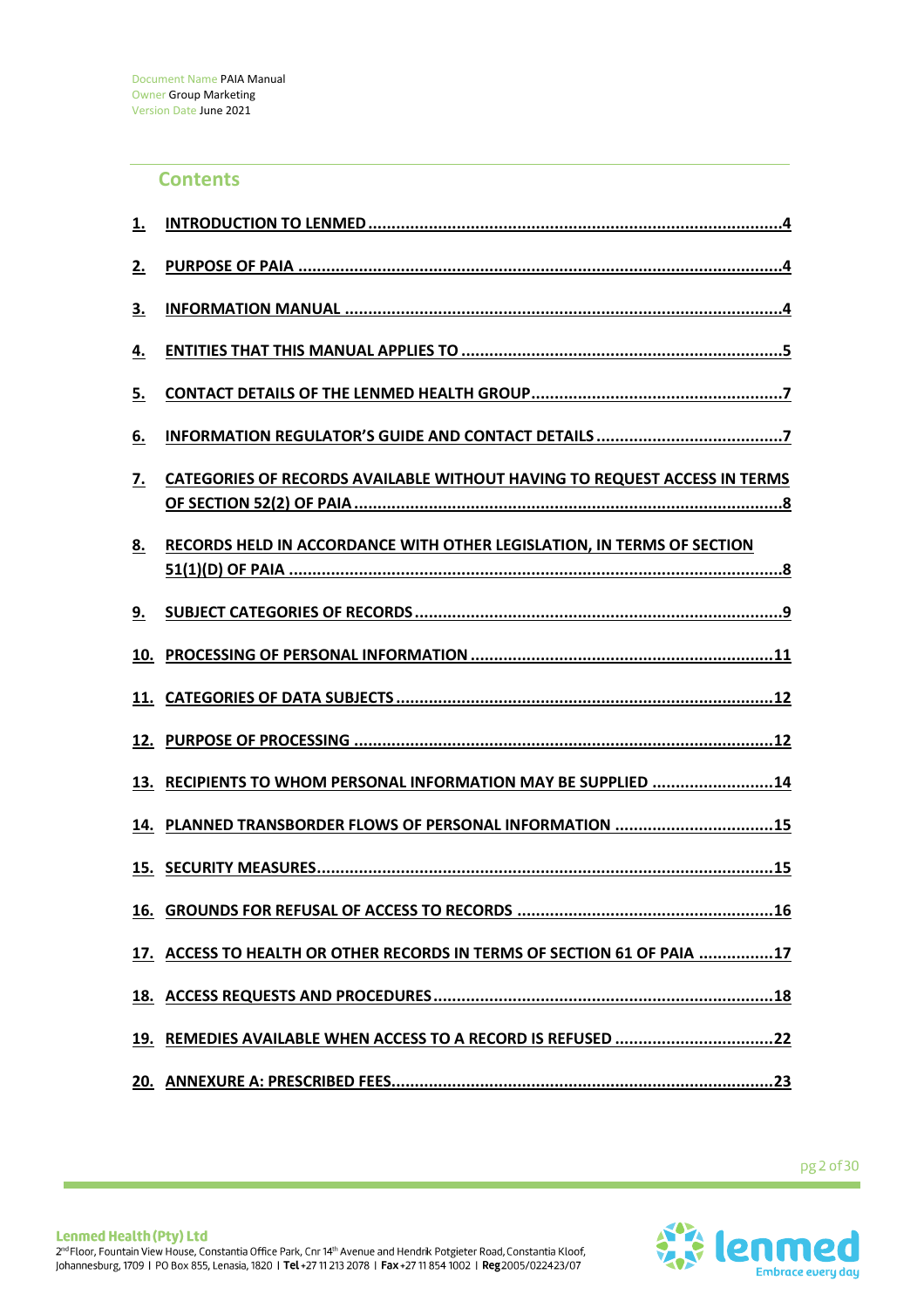| B. PARTICULARS OF PERSON REQUESTING ACCESS TO THE RECORD26 |  |
|------------------------------------------------------------|--|
|                                                            |  |
|                                                            |  |

pg 3 of 30

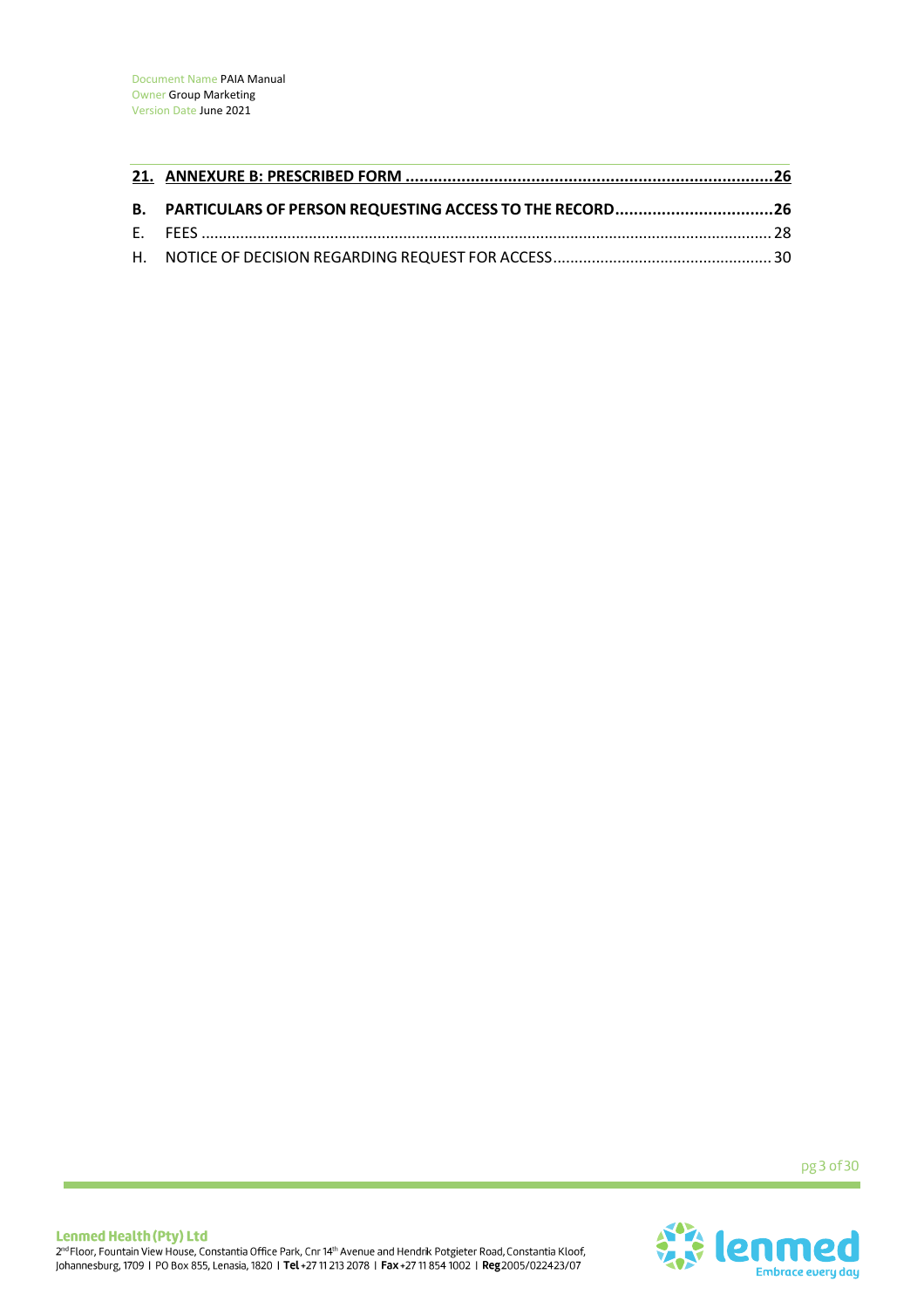Document Name PAIA Manual Owner Group Marketing Version Date June 2021

# 1. Introduction to Lenmed

The Lenmed Health story is one of triumph and commitment which all began in 1984 when the first Lenmed Health hospital opened its doors in Lenasia. The Group is now an established South African hospital group providing private patient healthcare in Africa through the management and ownership of hospitals and other related health services.

Lenmed Health Group's initial strategy of sustained growth and expansion has consistently delivered results, making us one of the leading independent healthcare groups in the country. With a solid foundation on which to build, the group intends to establish a greater presence in South Africa as well as to expand further across key African countries.

The Lenmed Health Group is committed to creating places of healing for their communities, focused on attracting the best expertise and dedicated to building a steadfast, devoted team.

# 2. Purpose of PAIA

The purpose of PAIA is to promote the right of access to information and to foster a culture of transparency and accountability by giving the right to information that is required for the exercise or protection of any right and to actively promote a society in which the people of South Africa have effective access to information to enable them to exercise and protect their rights.

In terms of section 51 of PAIA, as amended by POPIA, all private bodies are required to compile an information manual and make the manual available to the public to inform the procedure which the public must follow, when submitting a request to access the private bodies records.

PAIA grants a requester access to records of a private body, if the record is required for the exercise or protection of any rights. If a public body lodges a request, the public body must be acting in the public interest.

## 3. Information Manual

Companies forming part of the Lenmed Health Group are defined as a private body in terms of PAIA. PAIA requires that an information manual be complied by private bodies that provides information on the type and the categories of records held by a private body.

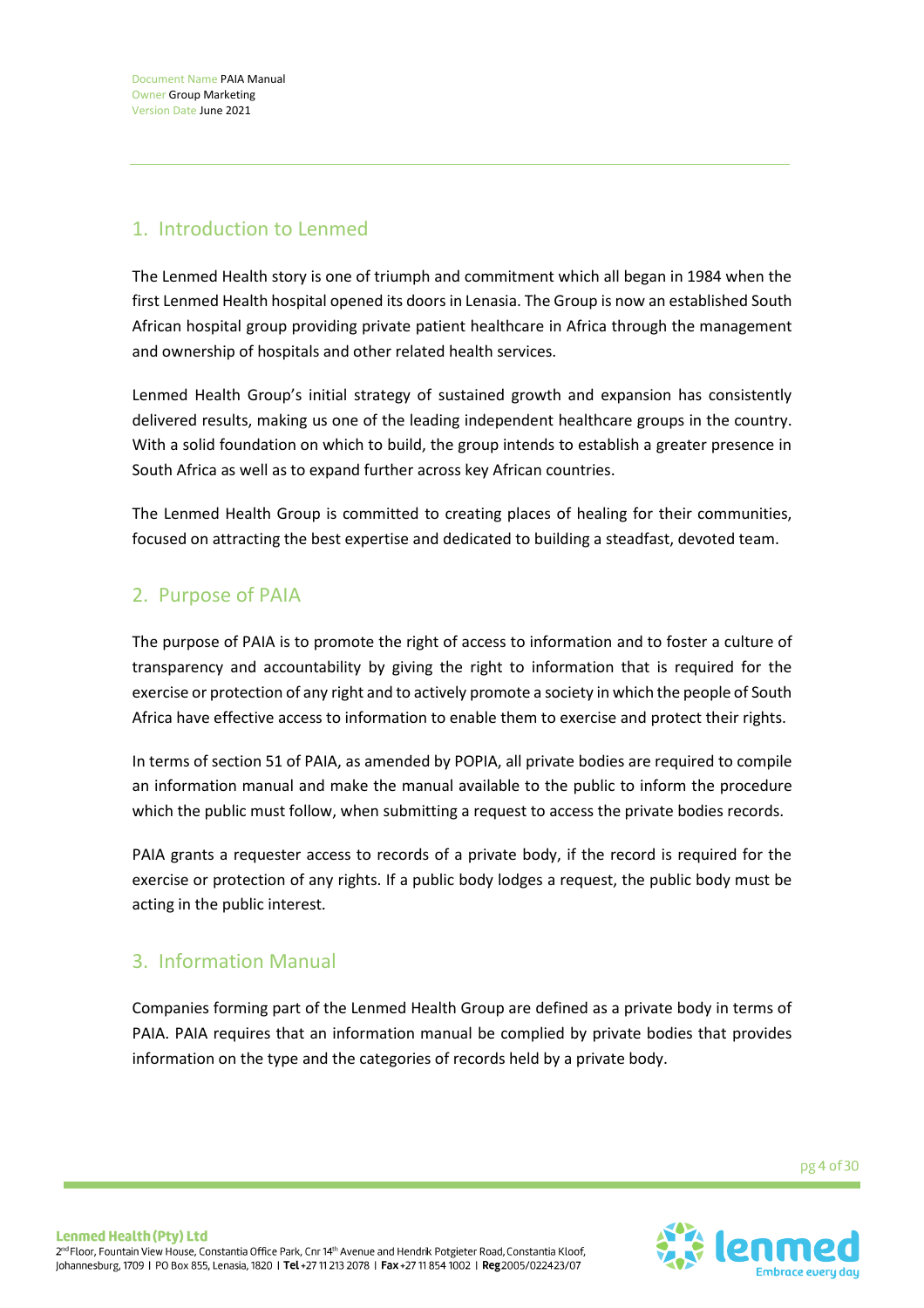The Lenmed Health Group hereby publishes its information manual (this "**Manual**") in terms of PAIA. This Manual is prepared in compliance with the provisions of Section 51 of PAIA, as amended by POPIA.

The purpose of this manual is to facilitate requests for access to records of the Lenmed Health Group. This manual is not exhaustive of, nor does it comprehensively deal with every procedure provided for in PAIA. Requestors are advised to familiarise themselves with the provision of PAIA before making any request to the Lenmed Health Group in terms of PAIA.

Nothing stated in this Manual shall limit, or constitute a waiver of, any of the rights of the requestor or of the Lenmed Health Group in terms of PAIA. Lenmed makes no representation and gives no undertaking that the information in this Manual or any information provided by the Lenmed Health Group to requestors thereof is complete or accurate, or that such information is fit for any purpose. All users of any such information shall use such information entirely at their own risk and Lenmed Health Group shall not be liable for any loss, expense, liability or claims howsoever arising, resulting from any use of this Manual or any information provided by Lenmed Health Group or from error therein.

All users irrevocably agree to submit exclusively to the laws of the Republic of South Africa and to the exclusive jurisdiction of the courts of the Republic of South Africa in respect of any dispute arising out of the use of this Manual or of any information provided by the Lenmed Health Group.

This Manual is available for public inspection at the physical address of the Lenmed Health Group as set out in paragraph **Error! Reference source not found.** below and is also available on our w ebsite a[t www.lenmed.co.za.](http://www.lenmed.co.za/) A copy of our manual can be provided, on request, to any person (along with the payment of a prescribed fee where applicable).

# 4. Entities that this Manual applies to

This Manual is for, and applies to, the following entities within the Lenmed Health Group:

| <b>ENTITY AND REGISTRATION NO</b>                    |
|------------------------------------------------------|
| <b>Holding Company:</b>                              |
| Lenmed Investments Limited (Reg. No. 1980/003108/06) |
| Lenmed Investments Limited direct subsidiaries:      |
| Lenmed Health (Pty) Ltd (Reg. No. 2005/022423/07)    |

pg 5 of 30

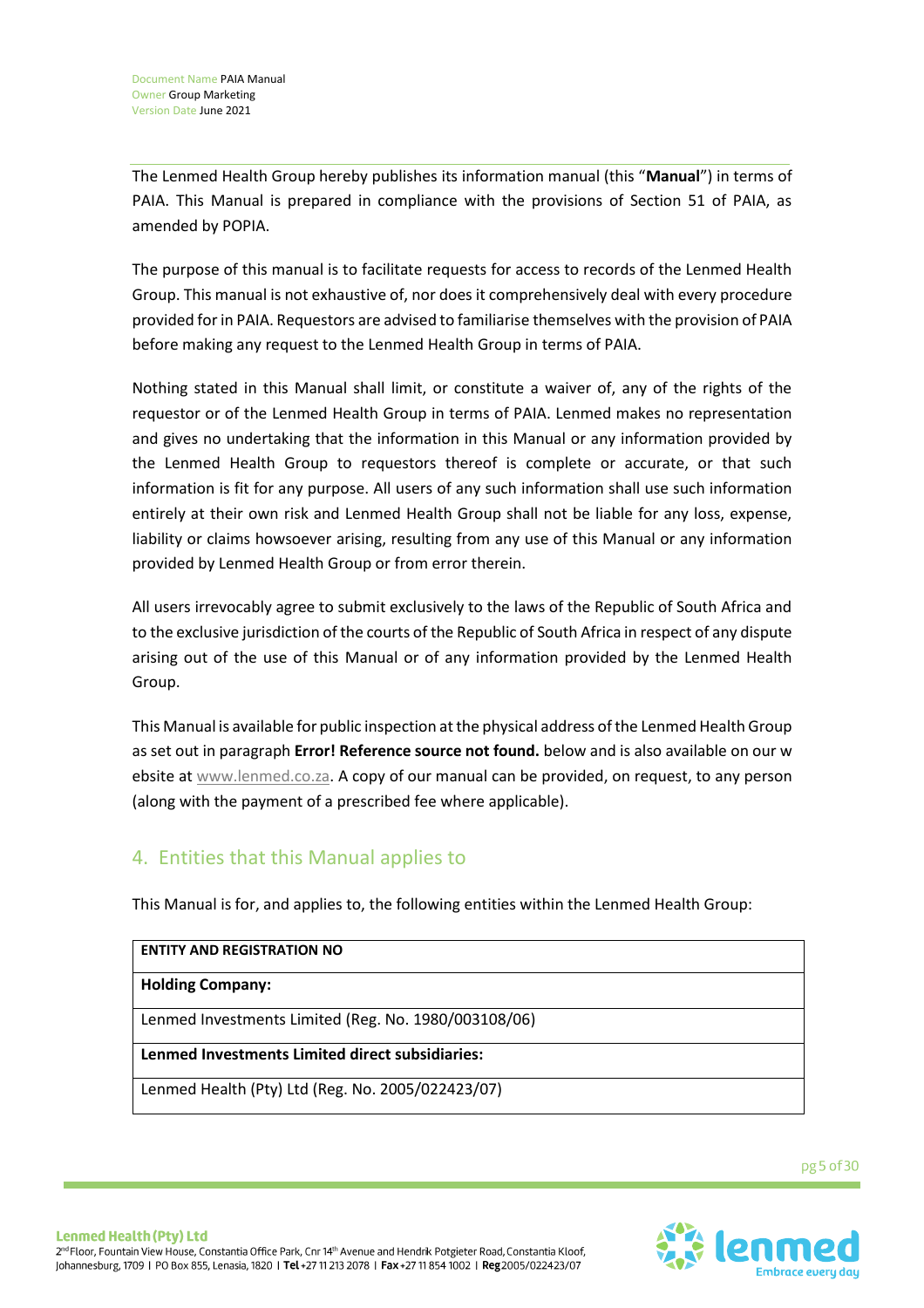Lenmed Health Africa (Pty) Ltd (Reg. No. 2011/130484/07)

Lenmed Health Finance Company (Pty) Ltd (Reg. No. 2018/422855/07)

**Lenmed Health (Pty) Ltd subsidiaries:**

Ahmed Kathrada Private Hospital (Pty) Ltd (Reg. No. 2006/002764/07)

Lenmed Ethekwini Hospital and Heart Centre (Pty) Ltd (Reg. No. 2002/002222/07)

Lenmed Health Laverna (Pty) Ltd (Reg. No. 1988/004487/07)

Lenmed Health Shifa (Pty) Ltd (Reg. No. 2000/006080/07)

Lenmed Health Zamokuhle (Pty) Ltd (Reg. No. 2005/017980/07)

Lenmed Health Daxina Private Hospital (Pty) Ltd (Reg. No. 2006/021573/07)

Lenmed Health Randfontein Private Hospital (Pty) Ltd (Reg. No. 2012/006706/07)

Lenmed Health Management Company (Pty) Ltd (Reg. No. 2010/004046/07)

Lenmed Health Kathu Properties (Pty) Ltd (Reg. No. 2013/146831/07)

Lenmed Health Kathu Private Hospital (Pty) Ltd (Reg. No. 2013/229376/07)

Lenmed Health Properties (Pty) Ltd (Reg. No. 2012/103789/07)

Lenmed Health Howick Pharmacy (Pty) Ltd (Reg. No. 2020/149907/07)

Howick Private Hospital Holdings (Pty) Ltd (Reg. No. 2002/013282/07))

Howick Private Hospital (Pty) Ltd (Reg. No. 1994/003179/07)

Maputo Private Hospital Limitada (Reg. No. 17682)

Mozambique Private Laboratory Limited (Reg. No. 101103242)

Nu-Yale Trust (IT 29/1996)

Royal Hospital and Heart Centre (Pty) Ltd (Reg. No. 2009/011218/07)

Lenmed Nursing College (Pty) Ltd (Reg. No. 2012/059126/07)

**Lenmed Health Africa (Pty) Ltd subsidiaries:**

Lenmed Health Bokamoso Private Hospital (Pty) Ltd (Reg. No. CO2011/4403)

*Note: All the subsidiaries have a place of business within the Republic of South Africa except for Lenmed Health Bokamoso Private Hospital (Pty) Ltd (Incorporated in Botswana), Maputo Private Hospital Limitada (Incorporated in Mozambique) and Mozambique Private Laboratory Limited (Incorporated in Mozambique).*

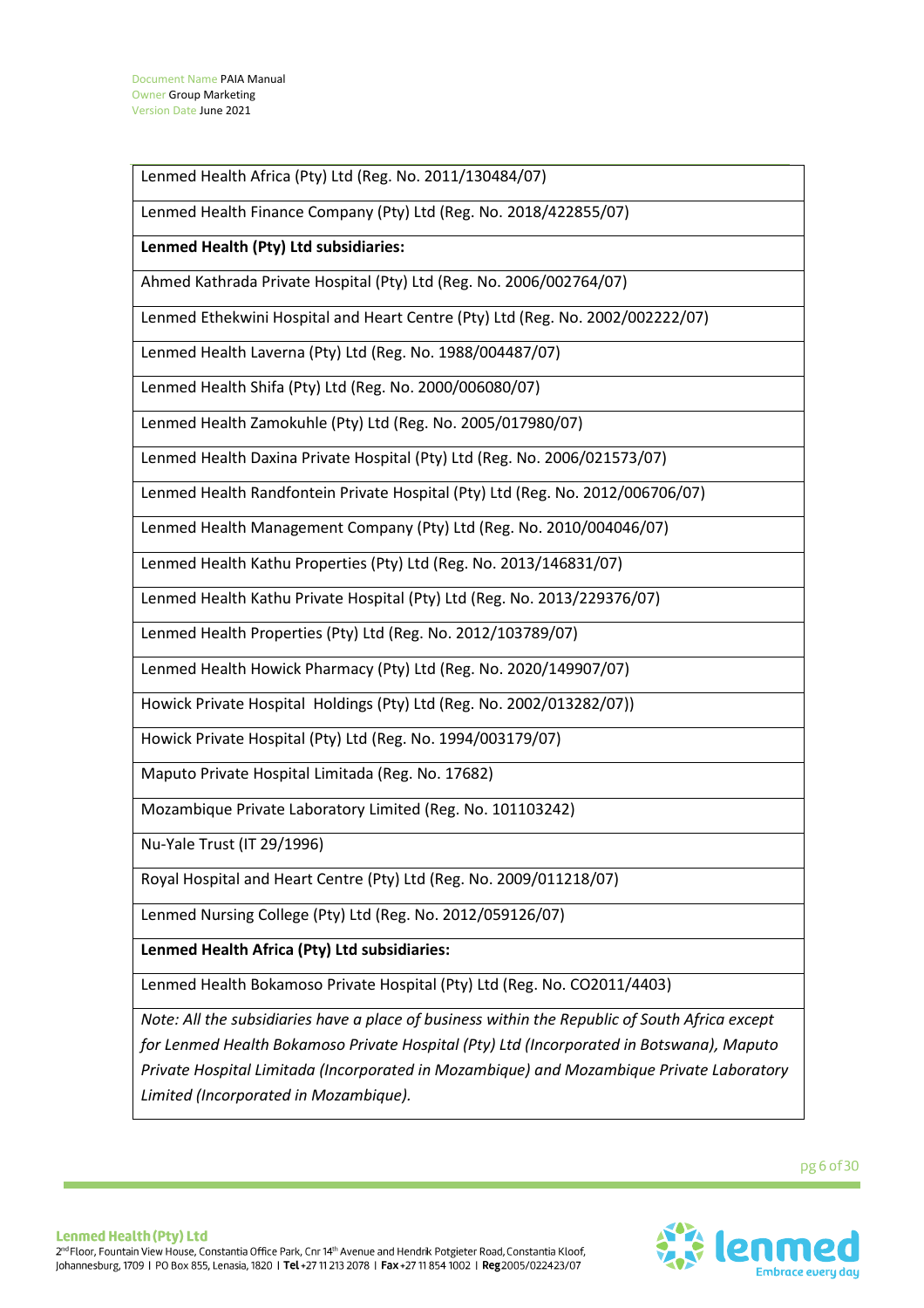# 5. Contact details of the Lenmed Health Group

| <b>Chief Executive Officer:</b> | Mr Amil Devchand                                                                                    |
|---------------------------------|-----------------------------------------------------------------------------------------------------|
| <b>Information Officer:</b>     | Mr Jayesh Parshotam                                                                                 |
| <b>Physical Address:</b>        | 2nd Floor, Building 9, Constantia Park, Cnr Hendrick Potgieter<br>and 14th Avenue, Constantia Kloof |
| Postal Address:                 | P.O Box 855, Lenasia, 1820                                                                          |
| Telephone Number:               | +27 (0)87 087 0600                                                                                  |
| Email Address:                  | info@lenmed.co.za                                                                                   |

# 6. Information Regulator's Guide and contact details

An official Guide has been compiled by the Information Regulator (established in terms of POPIA), to assist a person wishing to exercise a right of access to information in terms of PAIA and POPIA. This Guide is made available by the Information Regulator and is available from the Information Regulator in the manner prescribed.

The contact details of the Information Regulator are:

| <b>Physical Address:</b>    | The Information Regulator (South Africa) |
|-----------------------------|------------------------------------------|
|                             | JD House                                 |
|                             | 27 Siemens Street                        |
|                             | <b>Braamfontein</b>                      |
|                             | Johannesburg                             |
|                             | 2001                                     |
| Postal Address:             | P.O Box 31533                            |
|                             | <b>Braamfontein</b>                      |
|                             | Johannesburg                             |
|                             | 2017                                     |
| Telephone Number:           | (010) 023 5207                           |
| Fax Number:                 | $(011)$ 403 0668                         |
| Email Address (General      | inforeg@justice.gov.za                   |
| Enquiries):                 |                                          |
| Email Address (Complaints): | PAIAComplaints@inforegulator.org.za      |
| Website:                    | https://www.justice.gov.za/inforeg       |

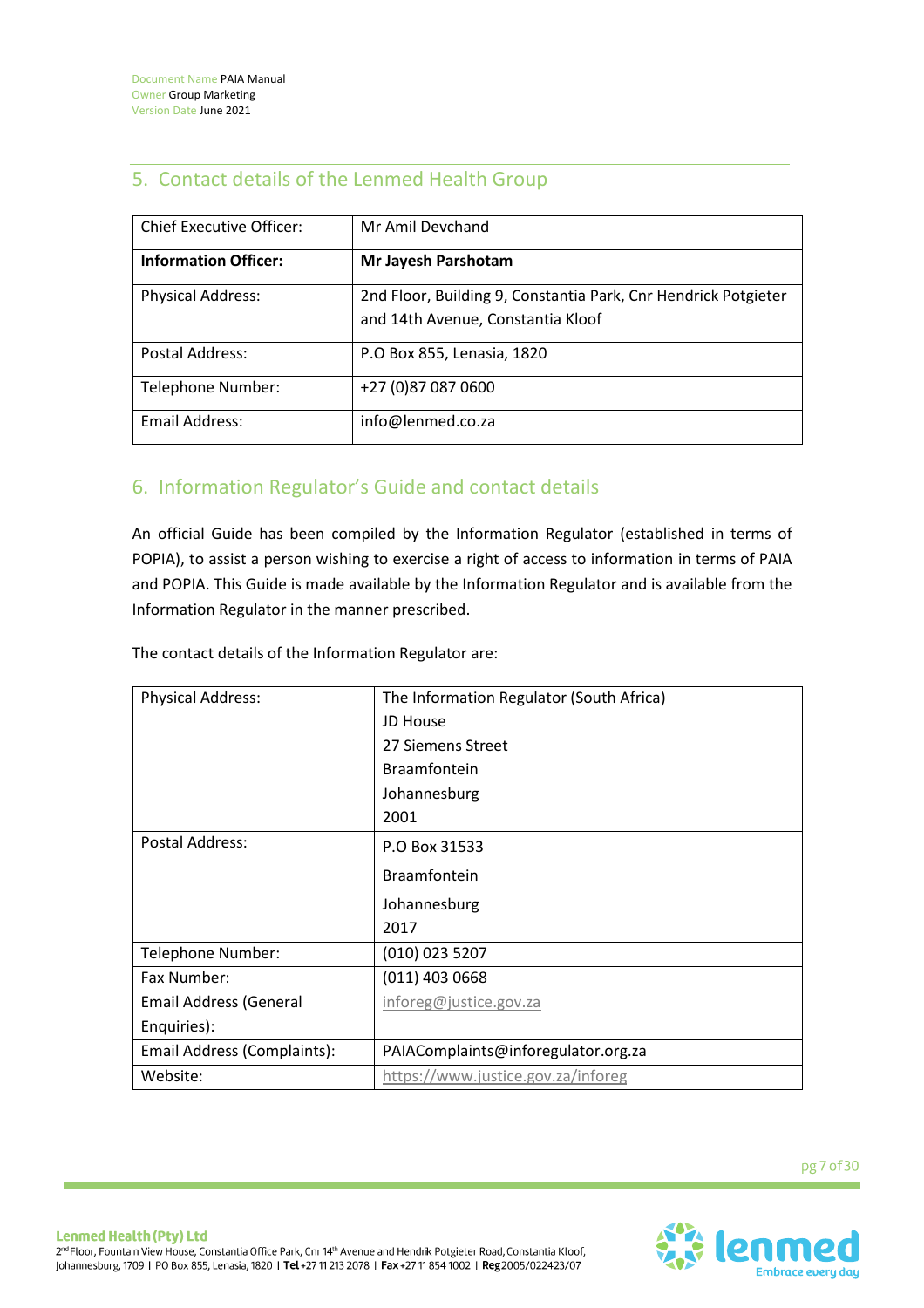# 7. Categories of records available without having to request access in terms of section 52(2) of PAIA

A private body may, on a voluntary basis, make available a description of categories of records that are automatically available without a person having to request access in terms of PAIA.

Employees can request access to their own records in accordance with Lenmed's internal access processes and Procedures.

The Lenmed Health Group has not made available any records that are automatically available without a person having to request access in terms of PAIA, save for those that are publicly available for viewing on its website.

# 8. Records held in accordance with other legislation, in terms of section 51(1)(d) of PAIA

Records are kept by the Lenmed Health Group in accordance with other legislation, such as but not limited to**\***:

- Basic Conditions of Employment Act 75 of 1997;
- Children's Act 38 of 2005;
- Companies Act 71 of 2008;
- Compensation for Occupational Injuries and Diseases Act 130 of 1993;
- Competition Act 89 of 1998;
- Consumer Protection Act 68 of 2008;
- Employment Equity Act 55 of 1998;
- Hazardous Substances Act 15 of 1973;
- Income Tax Act 58 of 1962;
- Labour Relations Act 66 of 1995;
- National Credit Act 34 of 2005;
- National Health Act 61 of 2003;
- National Radioactive Waste Disposal Institute Act 53 of 2008;
- Occupational Health and Safety Act 85 of 1993;

pg8of30

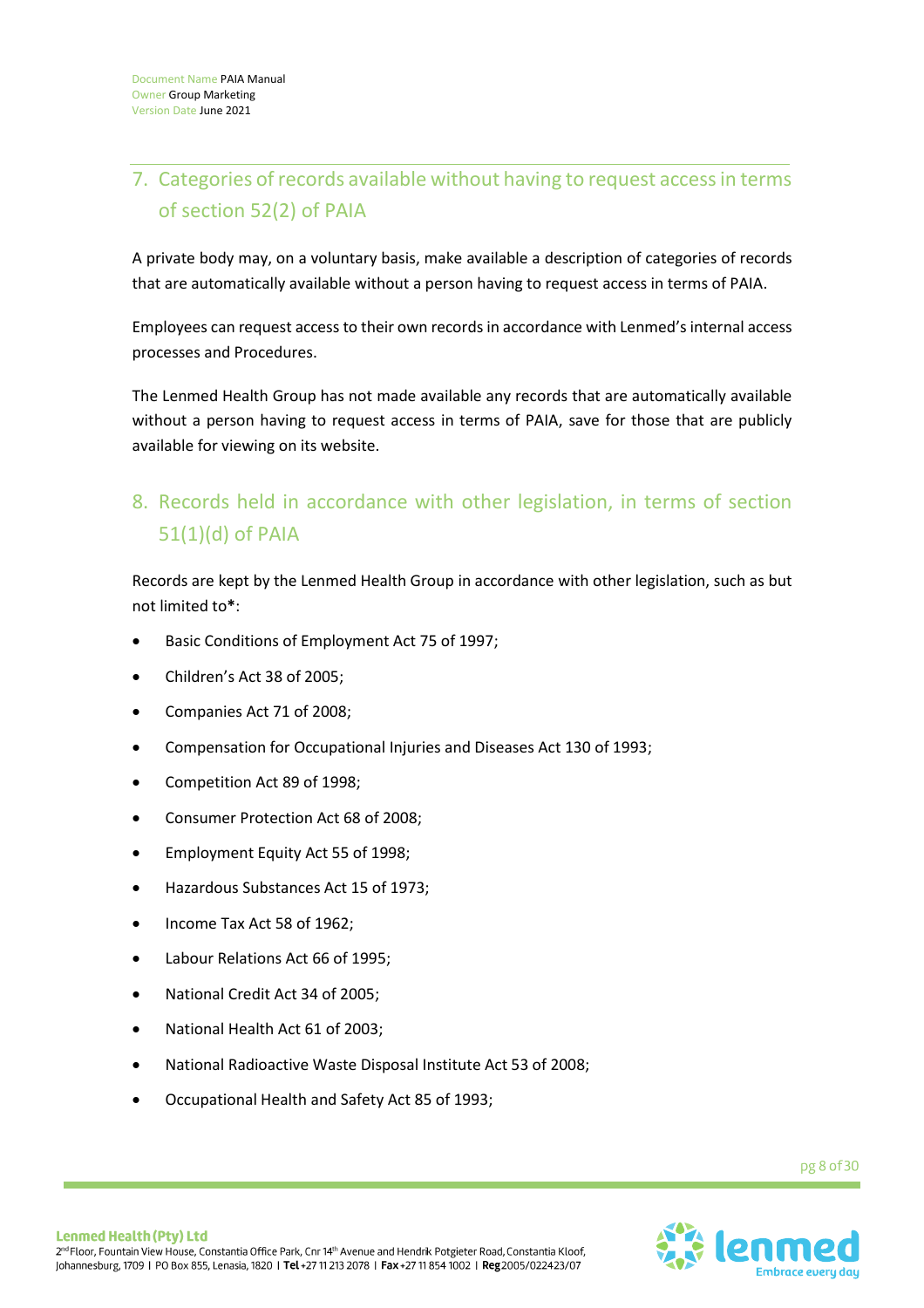- Promotion of Access to Information Act 2 of 2000;
- Protection of Personal Information Act 4 of 2013;
- Skills Development Act 97 of 1998;
- Skills Development Levies Act 55 of 1998;
- Trade Marks Act 194 of 1993;
- Unemployment Insurance Act 63 of 2001;
- Value Added Tax Act 58 of 1962.

*\*Note: This is not an exhaustive list of legislation that may require the Lenmed Health Group to keep records.*

## 9. Subject categories of records

The records held by the Lenmed Health Group are classified into the following categories:

## Company Secretarial

- Company Memorandum of Incorporation
- **Registers**
- Minutes of meetings and resolutions
- Statutory returns

## Movable and Immovable Property

- Title Deeds
- Lease Agreements
- Hire agreements
- Hire-purchase agreements
- Credit sale agreements
- Ordinary and conditional sale agreements

## Intellectual Property

- Trade-marks
- **Patents**
- **Copyright**
- **Designs**
- Licensing agreements
- Hospital Licences

pg 9 of 30

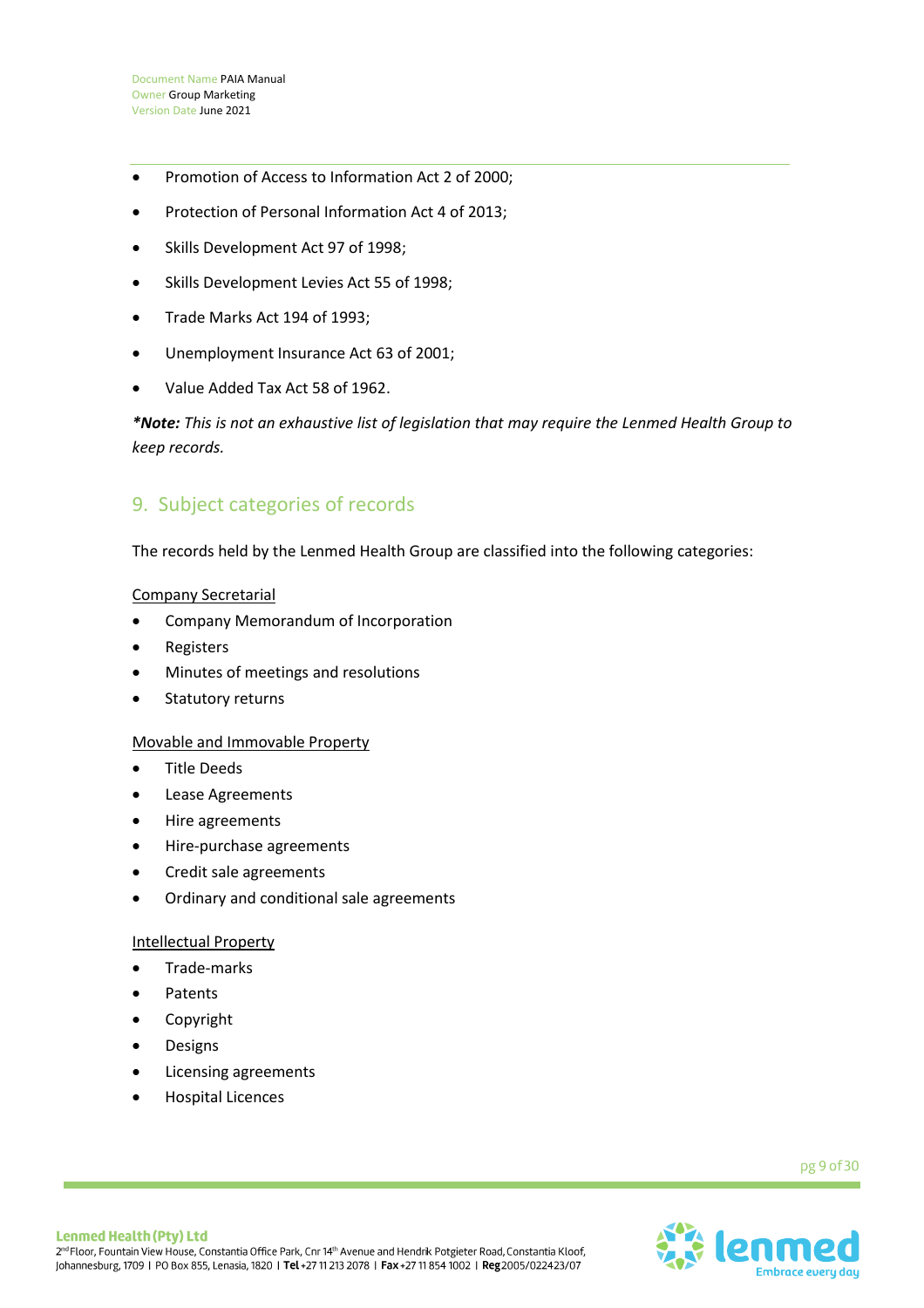#### **Insurance**

- **Policies**
- Insurance claim files
- Insurance Agreements

#### **Taxation**

• Income tax files

#### Human Resources

- Policies and procedures
- Employee/Personnel information
- External Candidate Application Information
- Medical Aid Information
- Pension Fund Information
- Learnerships and Internships
- IRP5 Certificates
- SARS (UIF, PAYE, COID and SDL)
- Garnishees
- Union Administration Membership Fee
- Outsourced Companies (Gigima / Altron)
- Personnel files
- Conditions of Employment
- Recruitment Forms (Interview Guides)
- **Identity Documents**
- Work Permits and VISAs
- Internal Evaluation Records
- **Correspondence**
- Training Schedules and Related Material
- **Agreements**
- Forms and applications
- Standard letters and notices

#### Finance

- Financial statements
- Reports and returns
- Banking details and bank account records
- Debtors/creditors statements and invoices

pg 10 of 30

![](_page_9_Picture_36.jpeg)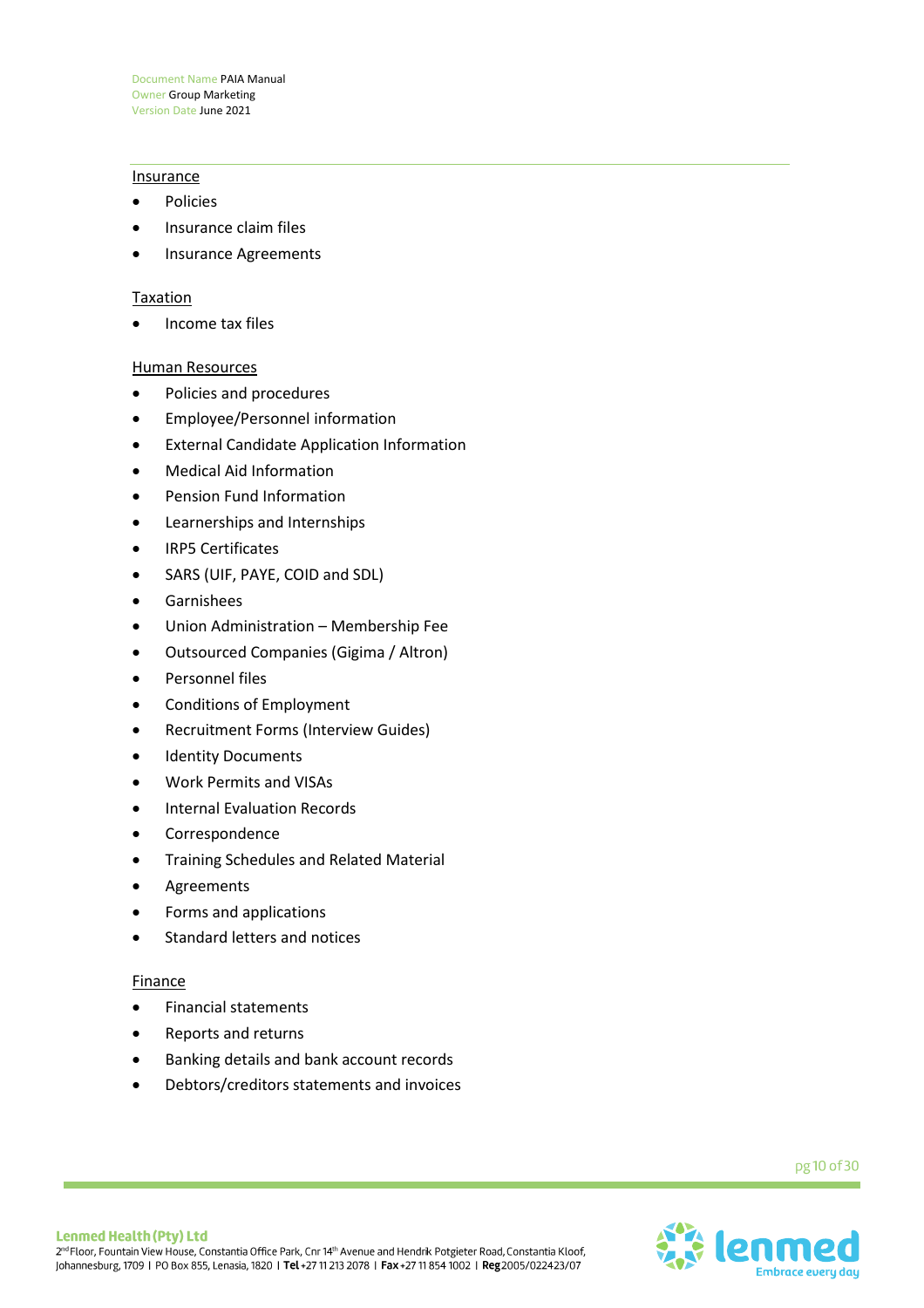## **Operations**

- Policies and procedures
- Reports and supporting documentation
- General operational Agreements

## Information technology

- System documentation and manuals
- Information technology Agreements

## Patient information

- Patient information
- Patient health records
- Patient files
- Patient Agreements
- Patient records or information provided by a third party (for example, but not limited to, records from a medical practitioner or healthcare provider, pathology provider, radiology provider or allied healthcare professional)

## Third Party Records

• Records held by the Lenmed Health Group relating to other parties, including but not limited to contractual records, correspondence, financial records, records provided by other parties and records third parties have provided about the Company's contractors and suppliers in respect of contractors, suppliers, and service providers.

## Administration

- Internet [\(www.lenmed.co.za\)](http://www.lenmed.co.za/)
- General administrative records required for the management of the businesses within the Lenmed Health Group
- Correspondence with internal and external parties
- General administrative Agreements

These records include, but are not limited to, any and all records, which pertain to the Lenmed Health Group's internal and external affairs.

## 10. Processing of Personal Information

As a South African Group of Companies, all data processing activities are primarily regulated by the Protection of Personal Information Act, No. 4 of 2013 ("POPIA"), as amended from time to

![](_page_10_Picture_25.jpeg)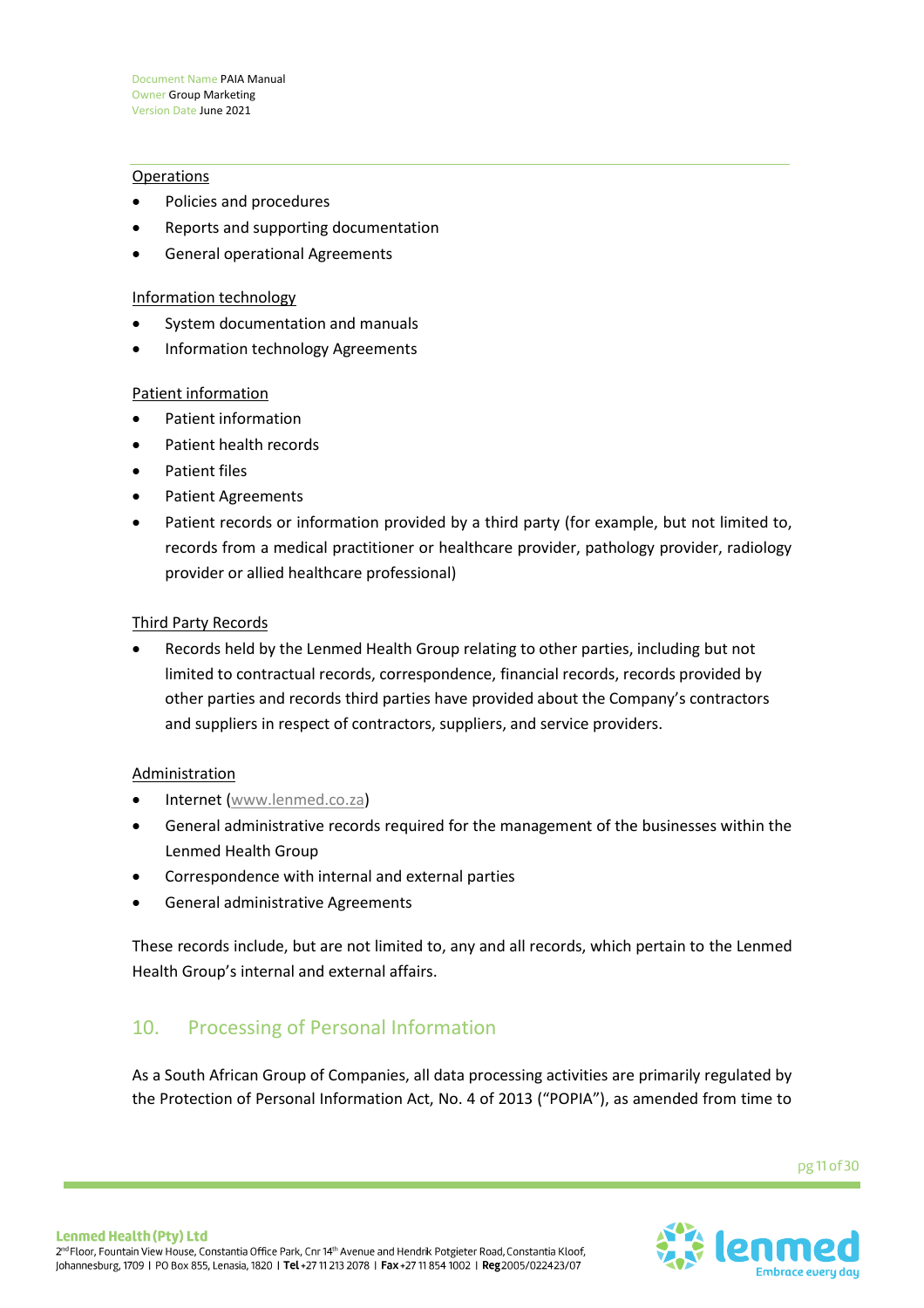time. Lenmed Health Group's Privacy Notice, as published on our website (and as amended or updated from time to time), sets out how the Lenmed Health Group processes and protects personal information. For full details regarding how the Lenmed Health Group processes personal information, please refer to our [Privacy Notice.](URL%20https:/www.lenmed.co.za/wp-content/uploads/lenmed-privacy-policy-2021-00.pdf)

# 11. Categories of Data Subjects

The Lenmed Health Group holds personal information and records on various data subject categories, which include but are not limited to the following Data Subject categories: *(Note: this is not an exhaustive list)*

- Website users:
- Patients;
- Suppliers and service providers;
- Employees, consultants, volunteers and job candidates;
- Medical practitioners, medical practices and other healthcare suppliers and service providers (including medical practitioners, practices and allied health professionals providing medical services at our hospitals).

# 12. Purpose of Processing

The Lenmed Health Group may **collect, use, share and/or generally process** personal information (including, where applicable special personal information, such as medical information) for the following purposes:

- To provide a data subject with our products and services;
- To process a data subject's hospital admission (including pre-admission through our website) or to process any other enquiry that the data subject may make with the Lenmed Health Group, whether through our website, or directly with any entity within the Lenmed Health Group;
- To make an online appointment through our website;
- To assess any medical treatment the data subject may require;
- To provide the data subject with appropriate treatment and care and to enable treating medical practitioners, medical practices (including radiology and pathology practices), Allied health professionals and other medical persons involved in the data subject's treatment and care, to provide the data subject with appropriate treatment and care;
- To process any claim that may be made on a data subject's behalf with the data subject's medical aid scheme (including the scheme administrator) or any third party medical insurer that the data subject has contracted with;

![](_page_11_Picture_18.jpeg)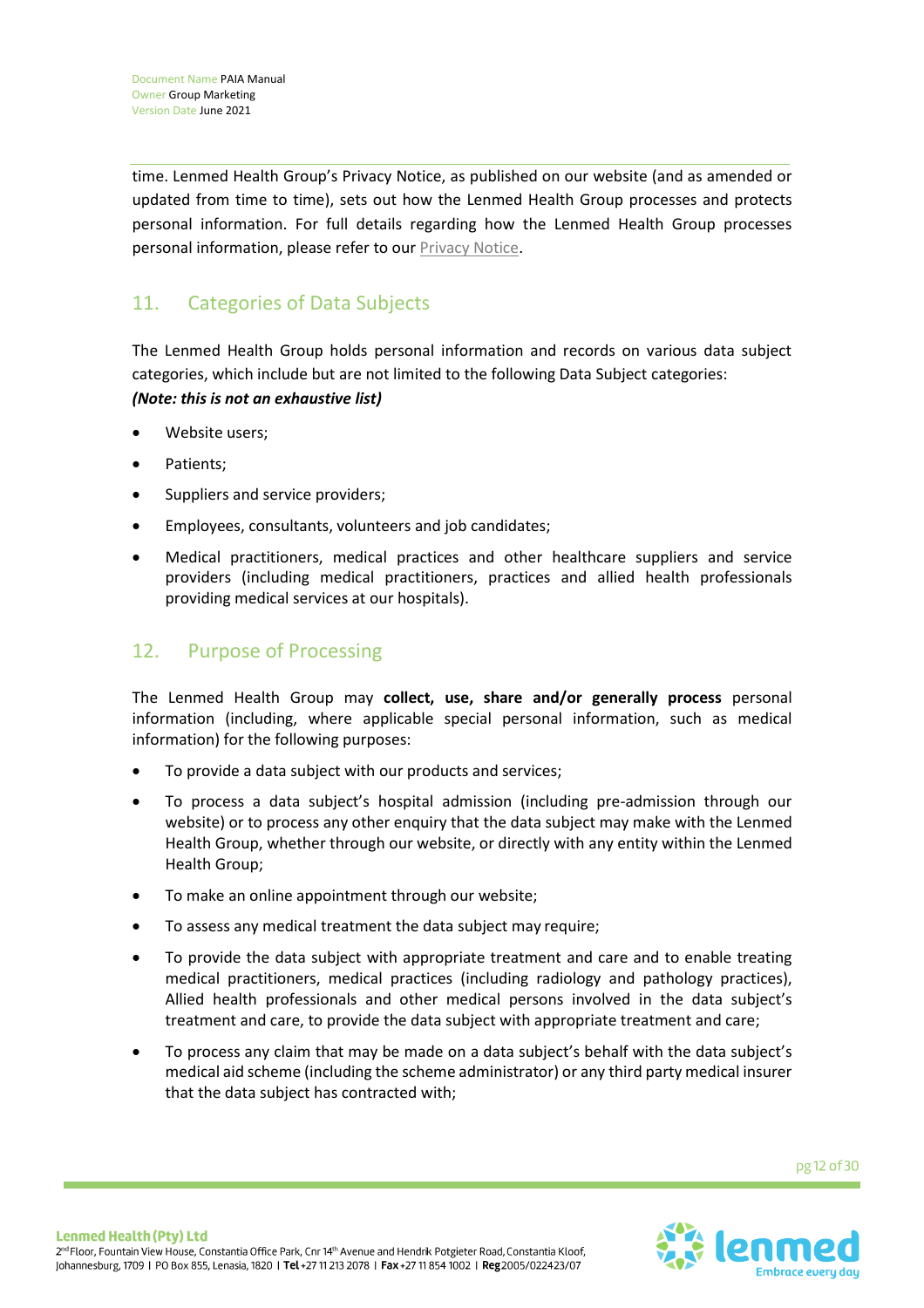- To process any medical claim that may be made by us with the Road Accident Fund (under the Road Accident Fund Act) or the Compensation Fund (under the Compensation for Occupational Injuries and Diseases Act) or any other similar body, in relation to the data subject's treatment and care;
- To comply with all legislative and legal requirements placed on the Lenmed Health Group, which may include, but not be limited to, legislative reporting and document retention periods and where the law requires that information regarding certain diseases be notified to the authorities;
- To conclude or perform a contract with a data subject, or to take any take steps linked to or necessary for the conclusion or performance of a contract with the data subject;
- Where applicable, for general marketing and communication purposes, where the data subject is an existing customer of the Lenmed Health Group or where we have received the data subject's consent to receive these communications, and in compliance with the provisions of POPIA. Data subjects will be given the opportunity to unsubscribe from any marketing communications, general communications and/or newsletters at any time, and with each communication received;
- Where necessary, for any purposes which are in our, the data subject's or a third party's legitimate interests;
- To improve the Lenmed Health Group's services, the quality of our care, the quality of the medical technology that we have available at our hospitals, and to manage our relationship with our customers, for example by asking for feedback on the services and quality of care a data subject received from us or through the completion of a customer service satisfaction survey;
- To perform general administrative, operational, management and performance functions and activities relating to the operation and running of our businesses and of our website, and for the purposes of managing our legal and operational affairs;
- For credit checking or credit reporting purposes (though a credit bureau), in order to assist our decision to provide services to a data subject or to report on any slow or non-payment of a data subject's accounts with us;
- For any purposes which are required or authorised by law;
- To respond to requests by government, a court of law, or law enforcement authorities conducting an investigation;
- For reporting (including but not limited to efficiency management and reporting), statistical, analytical, research and historical purposes;
- Where a data subject is applying for a vacancy, to process the data subject's application throughout our recruitment process;
- In relation to the use of our website, to identify, investigate and attend to any technical issues, support and user queries;
- To detect, prevent or deal with any actual or alleged fraud, security breach, or the abuse,

![](_page_12_Picture_16.jpeg)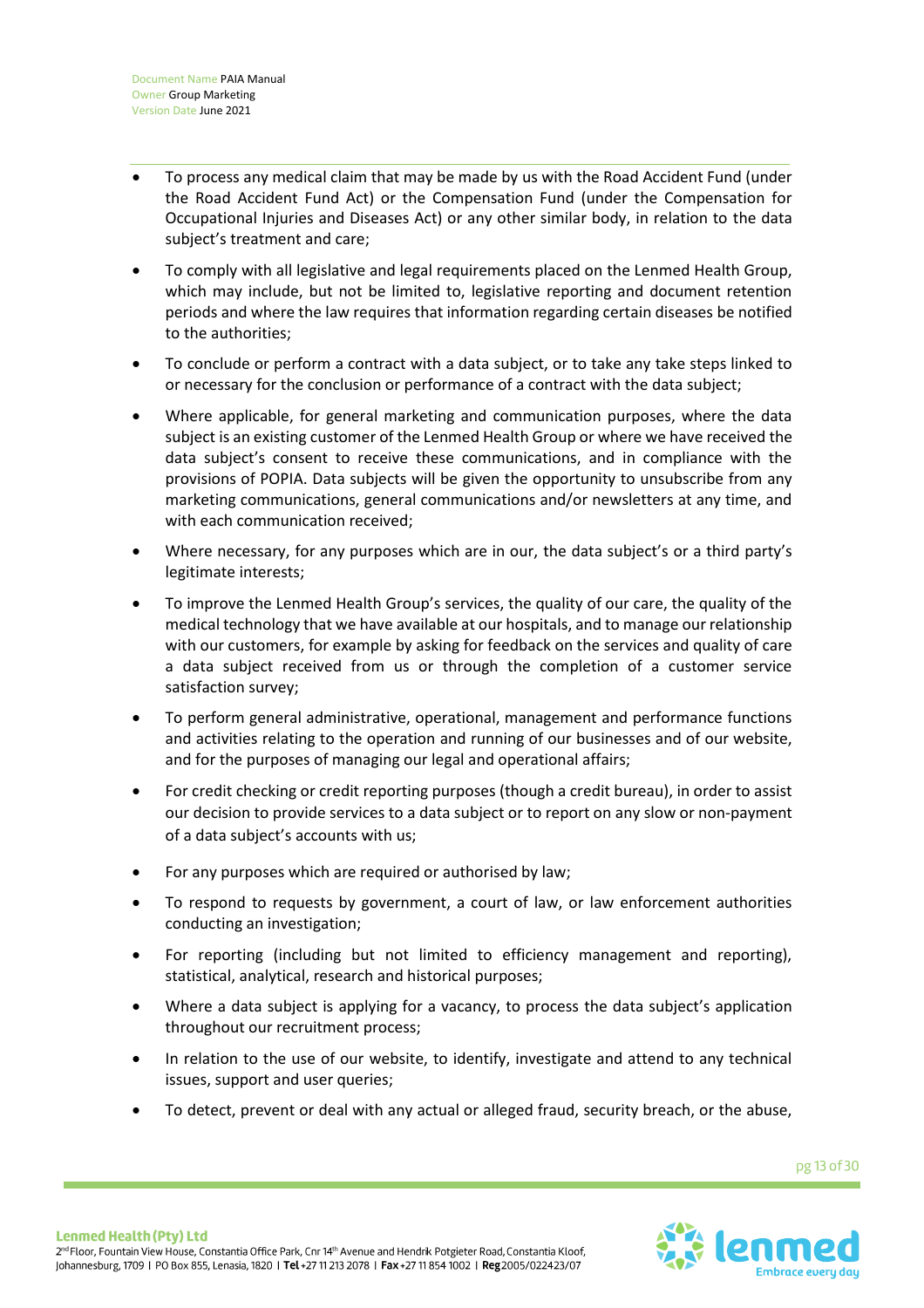misuse or unauthorised use of the website and/or contravention of our Privacy Notice.

The Lenmed Health Group may also **collect, use, share and/or generally process** personal information or data, including health information that has been de-identified and/or aggregated, for example statistical or demographic data, for any purpose. In certain circumstances this aggregated or de-identified data may also be commercialised. Aggregated or de-identified data is not considered personal information in terms of POPIA, as this information is de-identified and does not, directly or indirectly, reveal a data subject's identity.

## 13. Recipients to whom Personal Information may be supplied

The Lenmed Health Group values and respects the confidentiality and privacy of the personal information that data subjects entrust us with. Lenmed Health Group will not share or disclose personal information to anyone except as provided in our Privacy Notice and/or any contracts or terms and conditions of Service concluded with us.

Generally, The Lenmed Group may share a data subject's personal information (including, where applicable, special personal information) in the following instances:

## *(Note: this is not an exhaustive list)*

- If it is necessary in order to provide the data subject with a service that the data subject has requested or has contracted us to provide or source on the data subject's behalf;
- If it is necessary in order to provide the data subject with proper treatment and care;
- If it is in the data subject's legitimate interest;
- If it is necessary for the proper performance of a public law duty by a public body;
- If it is required or authorised by law;
- If the data subject has provided us with consent;
- With third party medical practitioners, medical practices, medical facilities (including pathology and radiology medical practices) and Allied health professionals who are involved in a data subject's treatment and care;
- With a data subject's medical scheme and its medical scheme administrator, the Road Accident Fund (under the Road Accident Fund Act) or the compensation fund (under the Compensation for Occupational Injuries and Diseases Act) or any other similar body, for the purposes of submitting and processing any claims made to these Parties associated with the treatment and care provided to a data subject;
- With our service providers (including our suppliers, subcontractors, affiliates, partners, agents and professional advisors), in order to provide data subjects with our services, to provide data subjects with proper treatment and care, for efficiency reporting purposes or generally as required for the administration and management of our businesses. In these instances, we will ensure that the necessary security safeguards and confidentiality undertakings are in place to secure the data subject's personal information. The Lenmed Health Group will only allow third parties to process a data subject's personal information

![](_page_13_Picture_17.jpeg)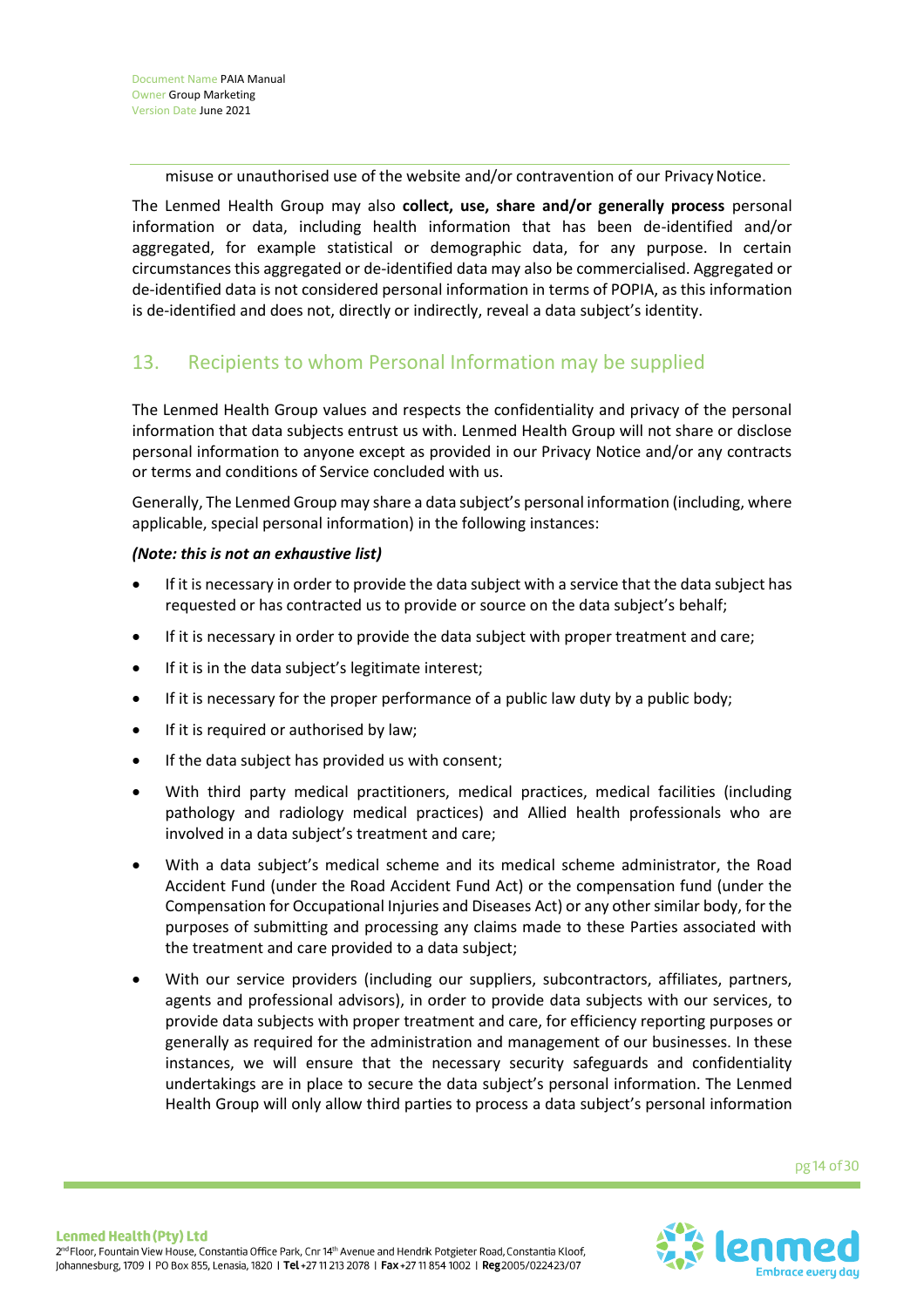for a specific purpose, in accordance with our instructions and in accordance with the requirements of POPIA and any other applicable data privacy laws;

- With our employees, who may require that information to do their jobs;
- With regulators and government authorities in connection with our compliance procedures and legal obligations;
- With a purchaser or prospective purchaser of all or part of our assets or our business (or the business of any subsidiary company) or the shares of our company (or any subsidiary company), and their professional advisers, in connection with the purchase;
- With a third party, in order to enforce or defend our rights, or to address financial or reputational risks.

## 14. Planned transborder flows of Personal Information

While Lenmed Health Group entities located in the Republic of South Africa and subject to the provisions of POPIA endeavour, as far as reasonably possible, to store personal information locally in South Africa, we may be required to transfer to and/or store personal information on servers located outside of South Africa. The Lenmed Health Group may also have third party service providers that are located outside of South Africa, which may result in personal information being transferred and processed outside of South Africa. Given the nature of the Lenmed Health Group's business, some of this personal information may be health information or other categories of special personal information, and some of this information may include the personal information of children.

Lenmed Health Group will take reasonable and appropriate measures to ensure that any personal information, special personal information or children's information that is transferred outside of the borders of South Africa is transferred in compliance with the requirements of POPIA and that an adequate level of privacy protection is in place between us and these thirdparty service providers.

## 15. Security measures

Securing the personal information that a data subject gives us, or that we receive about a data subject, is a priority for the Lenmed Health Group. The Lenmed Health Group takes appropriate and reasonable technical and organisational security measures to protect the personal information that we process, in accordance with the requirements of POPIA.

pg 15 of 30

![](_page_14_Picture_12.jpeg)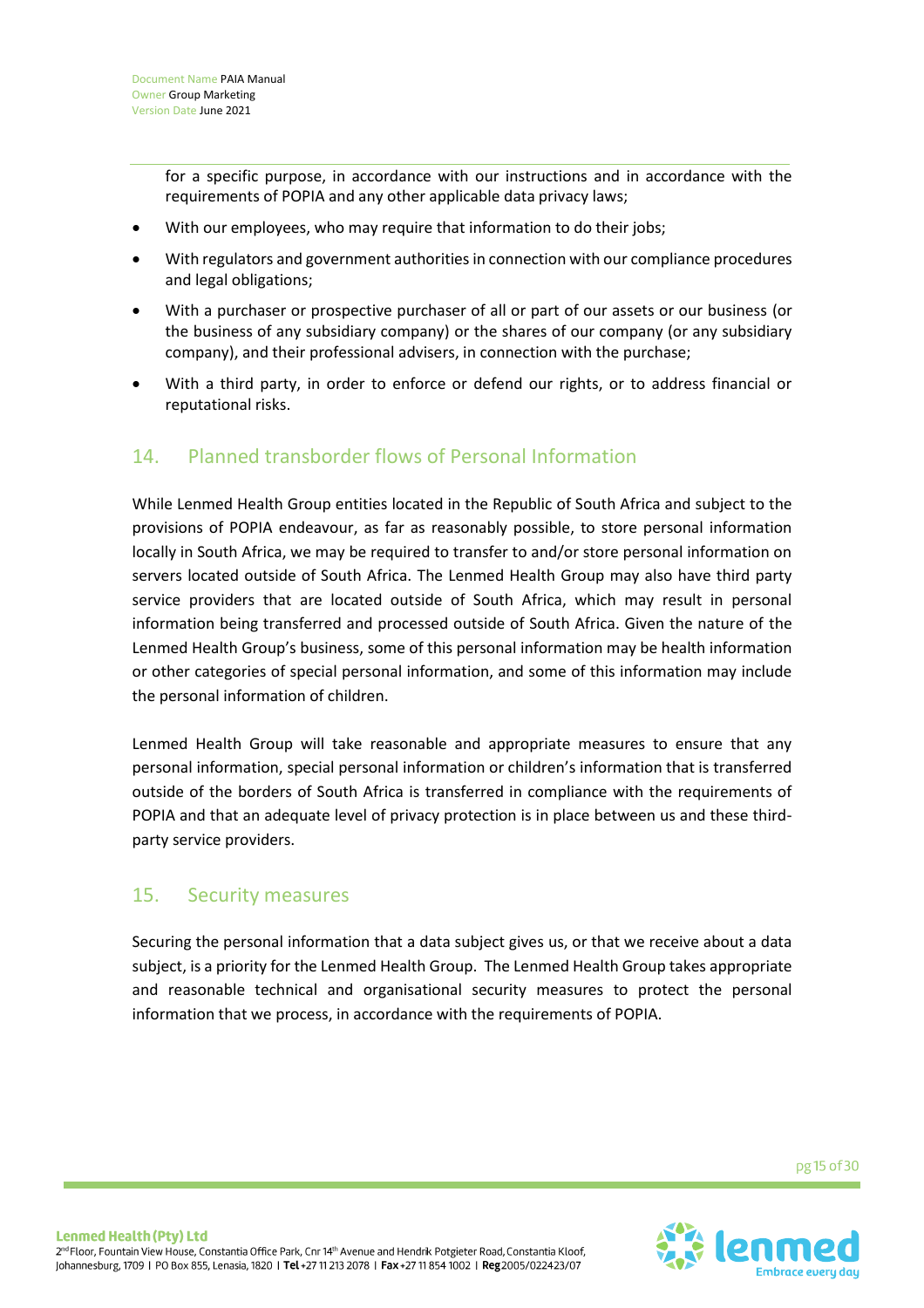## 16. Grounds for refusal of access to records

The Lenmed Health Group may refuse a request for access to information on the following basis:

- Mandatory protection of the privacy of a third party who is a natural person, which would involve the unreasonable disclosure of personal information of that natural person, including a deceased person;
- Mandatory protection of the commercial information of a third party, if the record contains:
	- o Trade secrets of that third party;
	- o Financial, commercial, scientific or technical information which disclosure could likely cause harm to the financial or commercial interests of that third party; and
	- $\circ$  Information disclosed in confidence by a third party to the Lenmed Health Group, if the disclosure could put that third party at a disadvantage in commercial or other negotiations or could prejudice that third party in commercial competition;
- Mandatory protection of confidential information of third parties, if it is protected in terms of any agreement or legislation;
- Mandatory protection of the life or physical safety of individuals and/or the protection or security of any property;
- Mandatory protection of records which would be regarded as privileged in legal proceedings;
- The commercial activities of the Lenmed Health Group, which may include:
	- o Trade secrets of the Lenmed Health Group;
	- o Financial, commercial, scientific or technical information which, if disclosed, would be likely to cause harm to the financial or commercial interests of the Lenmed Health Group;
	- o Information which, if disclosed, could put the Lenmed Health Group at a disadvantage in contractual or other negotiations or could prejudice the Lenmed Health Group in commercial competition;
	- $\circ$  A computer program which is owned by the Lenmed Health Group and which is protected by copyright;

![](_page_15_Picture_17.jpeg)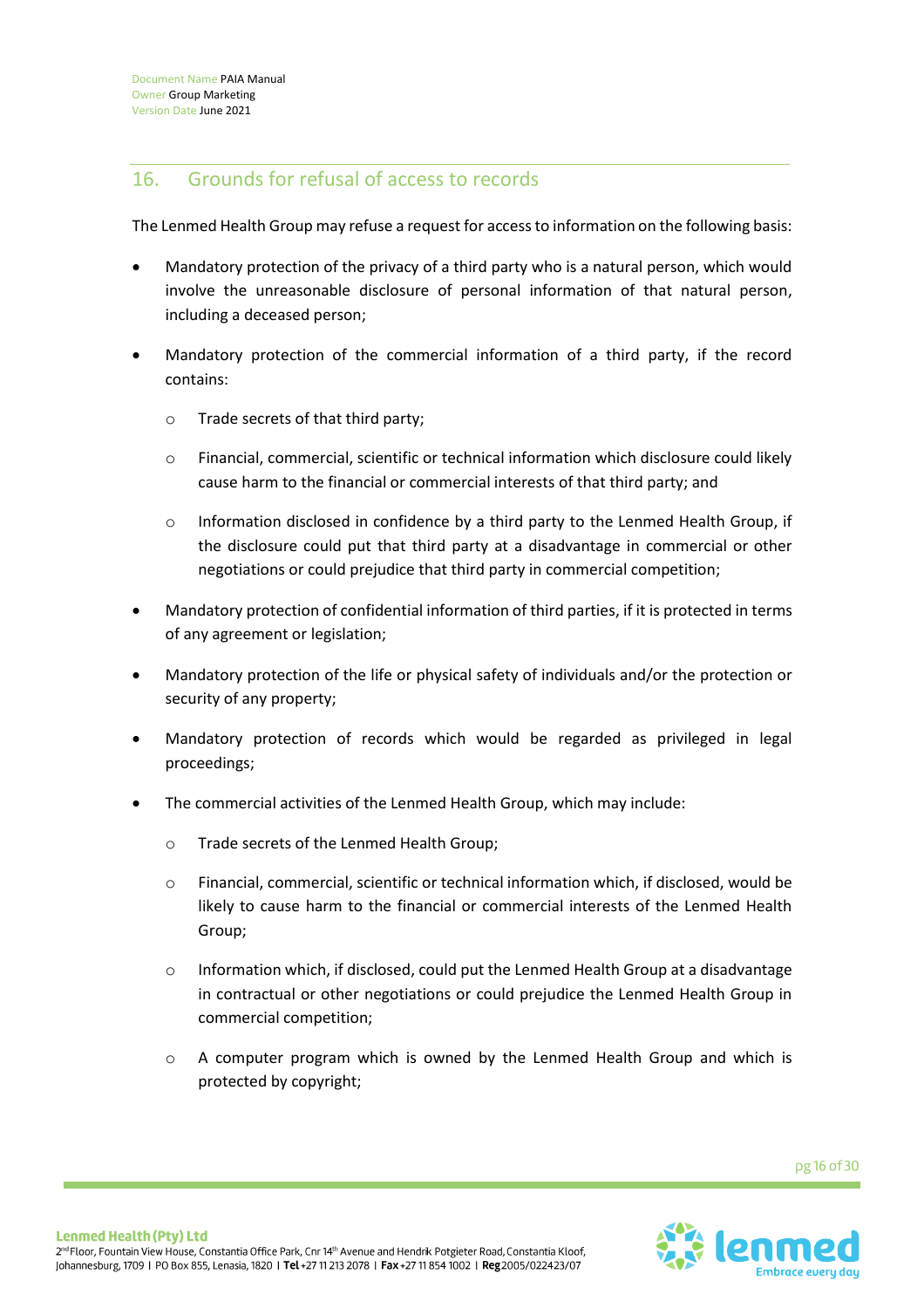- The research information of the Lenmed Health Group or a third party, if its disclosure would disclose the identity of the institution, the researcher or the subject matter of the research and would place the research at a serious disadvantage;
- Requests for information that are clearly frivolous or vexatious, or which involve an unreasonable diversion of resources shall be refused;
- Generally, any other refusal prescribed or permitted in terms of PAIA;
- Mandatory protection of personal information to comply with the provisions of the Protection of Personal Information Act 4 of 2013;
- If a record requested cannot be found, or does not exist, the Information Officer shall notify the Requester in accordance with the requirements of PAIA;
- Any other reason that is permitted or prescribed in terms of any other applicable law.

# 17. Access to health or other records in terms of Section 61 of PAIA

- For the purposes of this paragraph 17, the term 'relevant person' shall refer to the requester and/or the authorised person making a request on the persons behalf.
- Requesters must stipulate in their request for access to information and/or records what health related information is required, understanding that information held by a medical practitioner must be obtained directly from him or her. The **Lenmed Health Group** cannot release information held by another party, or information that is protected by a medical practitioner/patient relationship.
- The Information Officer may only grant a request for access to information and/or a record provided by a medical practitioner in his or her capacity as such, about the physical or mental health of the requester, if requested by the requester him or herself or if requested by an authorised person making such a request on behalf of the person concerned.
- The Information Officer may in terms of section 61(1) of PAIA, refuse access to information and/or record/s, if he or she is of the opinion that the disclosure would cause serious harm to the requester's physical and/or mental health and/or well-being.
- Before the Information Officer allows, grants or facilitates access to any information and/or records, he or she may consult with the treating medical practitioner who, subject to section 61(2) of PAIA, has been nominated by the relevant person.

![](_page_16_Picture_14.jpeg)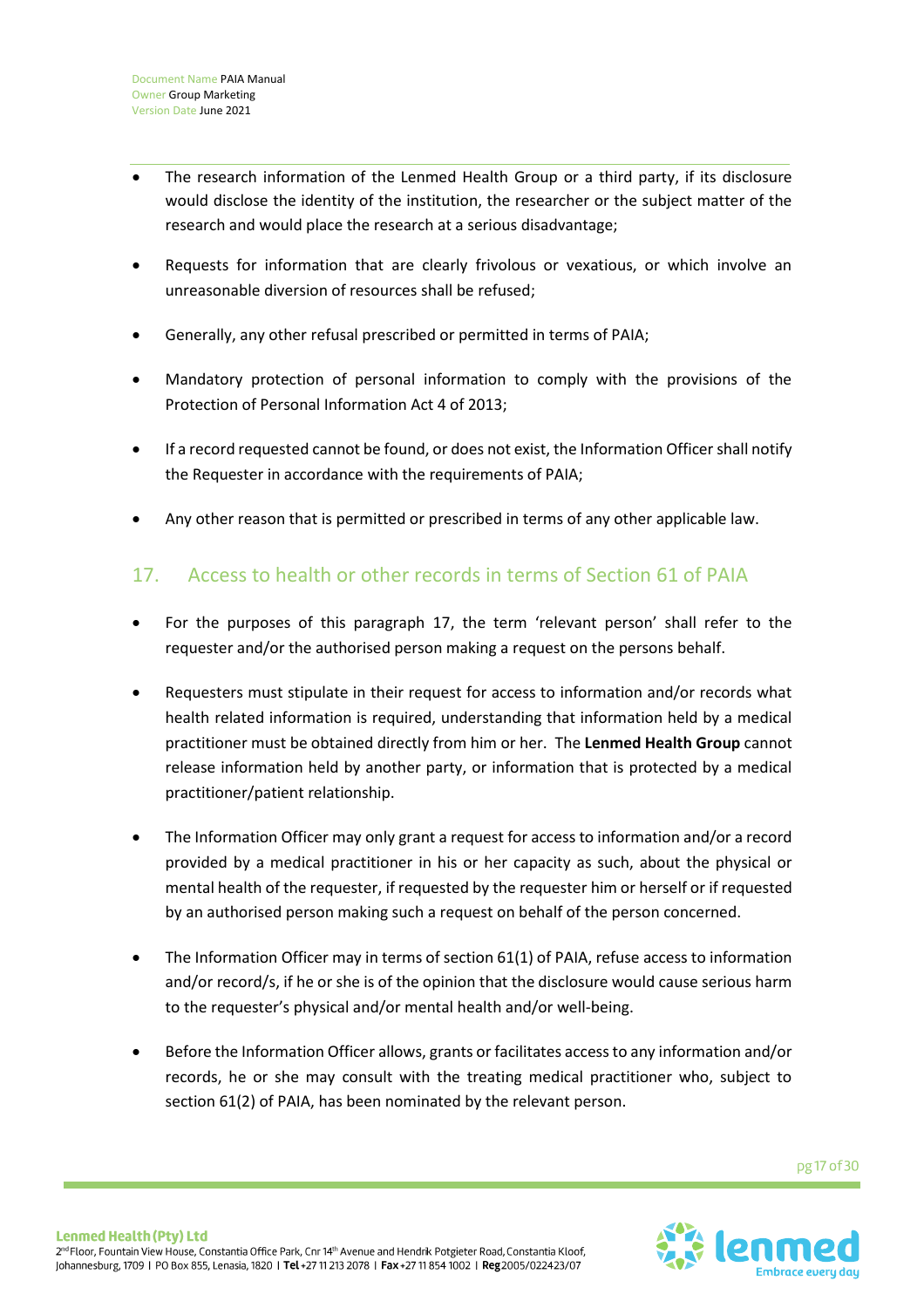#### If the relevant person is:

- $\circ$  under the age of 16 years, a person having parental responsibilities for the relevant person, must make the nomination referred to in section 61(1) of PAIA: or
- $\circ$  incapable of managing his or her affairs, a person appointed by the court to manage those affairs must make that nomination.
- If, after the Information Officer has given access to the nominated medical practitioner and he or she (practitioner) is of the opinion that the disclosure of the information and/or record to the relevant person would be likely to cause serious harm to his or her physical and/or mental health and/or well-being, the Information Officer may only grant access to that information and/or record if he or she has been given sufficient guarantees by the requester that adequate provision has been made for such counselling or arrangements as are reasonably practicable before, during or after the disclosure of the information and/or record to limit, alleviate or avoid such harm to the relevant person.
- Before access to the information and/or record is so given to the requester, the person responsible for such counselling or arrangements must be given access to the information and/or record.
- The Information Officer may also refuse access to information and/or records in terms of any other law.

## 18. Access Requests and Procedures

## **Access Procedure**

A requester is any person making a request for access to a record of, or held by, Lenmed Health Group. The requester is entitled to request access to information, including information pertaining to third parties, but Lenmed Health Group is not obliged to grant such access. Apart from the fact that access to a record can be refused based on the grounds set out in paragraph 16 or 17 above, in order to successfully access information, the requester must fulfil the prerequisite requirements for access in terms of PAIA, including the payment of the fees as prescribed by PAIA.

## **Access Request Procedure**

A requester requiring access to information held by Lenmed Health Group must complete the prescribed **Form C**, attached to this Manual as **Annexure B** ("**Access Request Form**") or such

pg 18 of 30

![](_page_17_Picture_13.jpeg)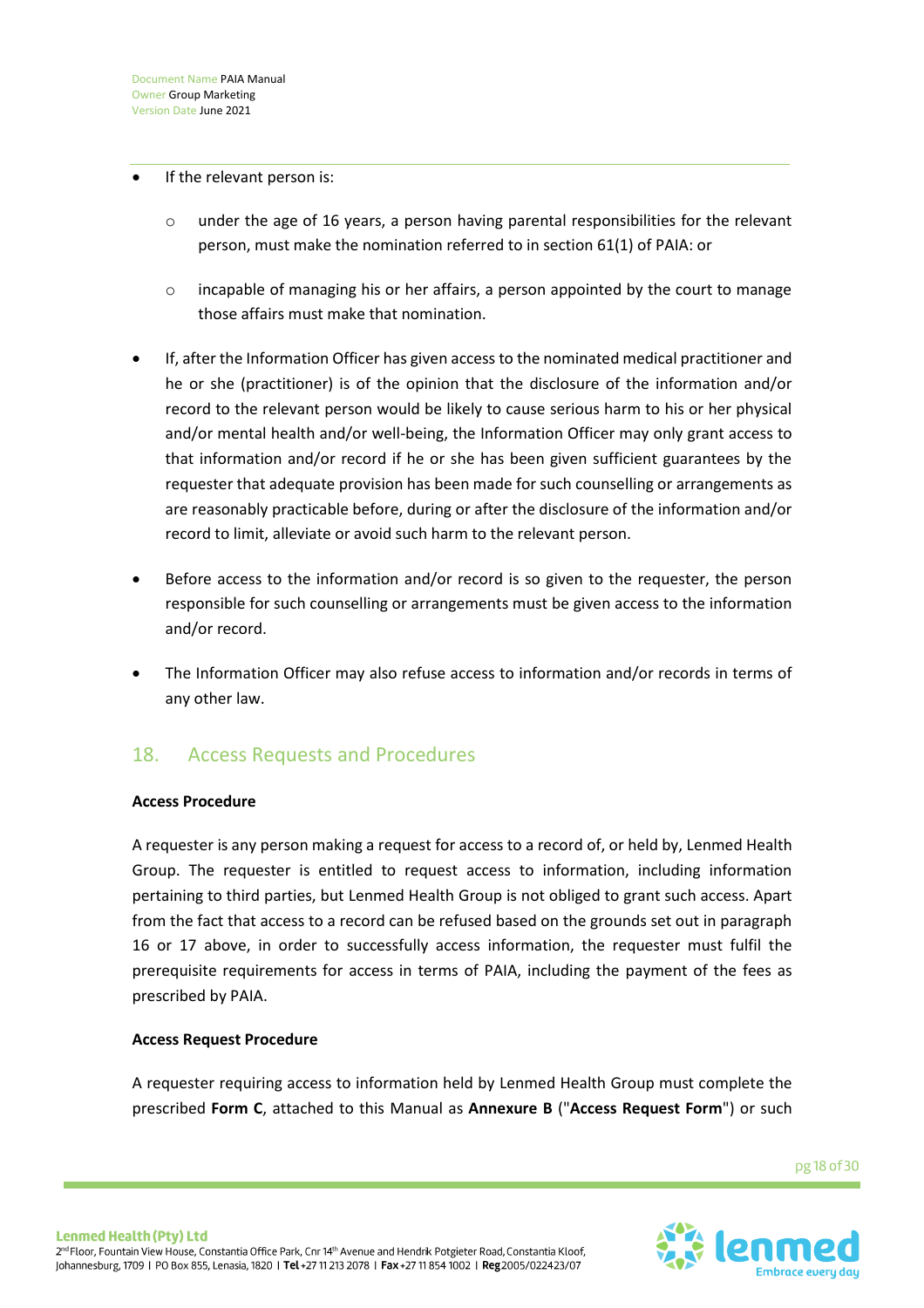form as amended or updated from time to time in terms of PAIA, submit it to the **Information Officer** at the postal or physical address, or email address recorded in paragraph **Error! R eference source not found.** and pay the applicable request fee (and a deposit, if applicable).

To facilitate a timely response to requests for access to a record, all requesters should take note of the following when completing the Access Request Form:

- The Access Request Form must be comprehensively completed.
- Proof of identity is required to authenticate the identity of the requester. Therefore, in addition to the access request form, requesters will be required to supply a copy of their identification document.
- Every applicable question must be answered. If a question does not apply "N/A" should be stated in response to that question. If there is nothing to disclose in reply to a particular question "Nil" should be stated in response to that question.

The Access Request Form must be completed with enough particularity to enable the **Information Officer** to identify:

- The record(s) requested;
- The identity number of the requester;
- The form of access required if the request is granted;
- The postal address or fax number of the requester.
- The requester must also state that he or she requires the information in order to exercise or protect a right, and clearly state the nature of the right to be exercised or protected. In addition, the requester must clearly specify why the record is necessary to exercise or protect such a right.

If a request is made on behalf of another person, then the requester must submit proof of the capacity in which the requester is making the request to the reasonable satisfaction of the Information Officer.

If an individual is unable to complete the prescribed form because of illiteracy or disability, such a person may make the request orally to the Information Officer, in accordance with the provisions of PAIA.

![](_page_18_Picture_15.jpeg)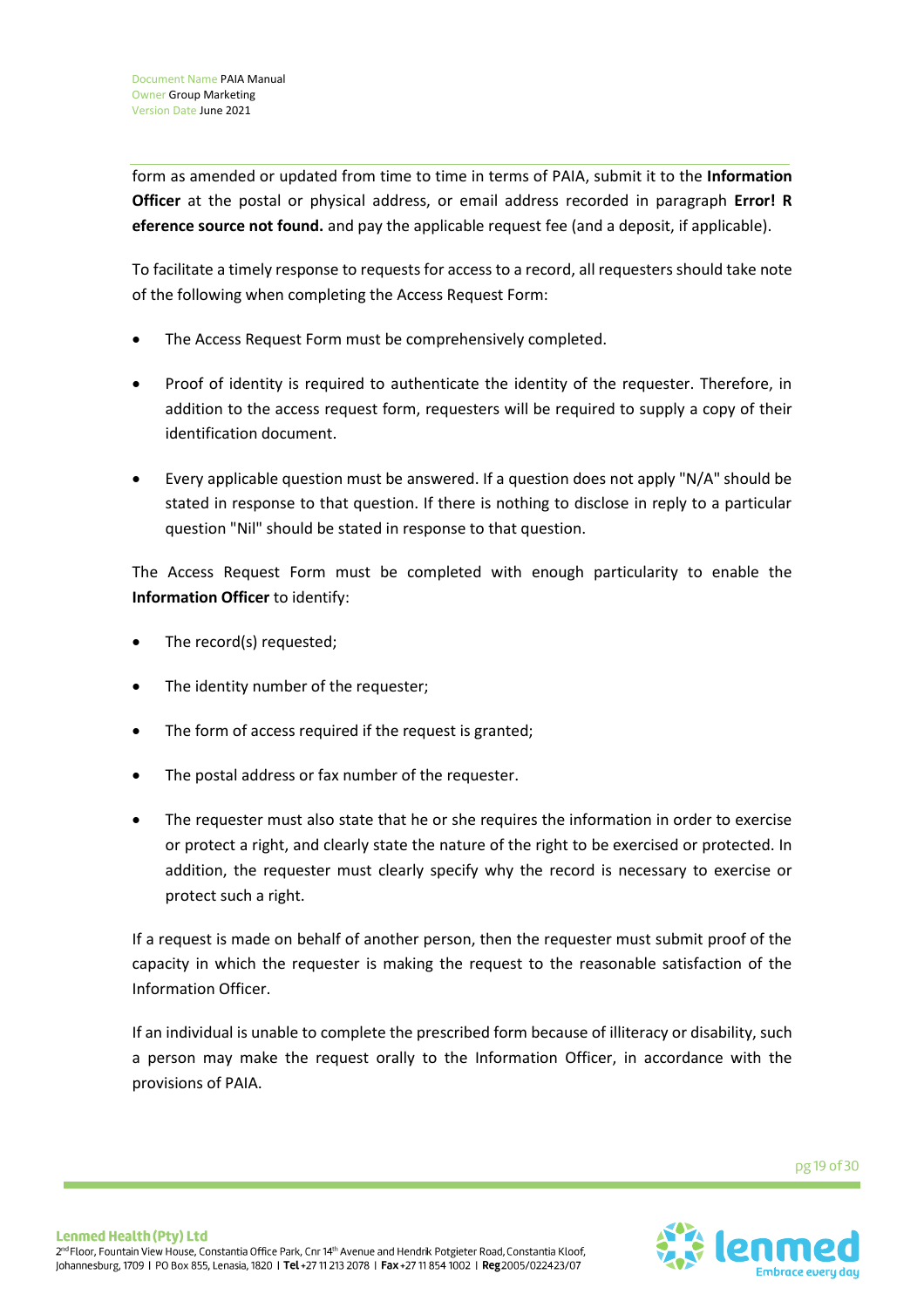The requester will be informed in writing whether access has been granted or denied. If, in addition, the requester requires the reasons for the decision in any other manner, he/she must state the manner and the particulars so required.

## **Payment of fees**

Under Section 54 of PAIA, private bodies are entitled to levy a prescribed request fee to a requester before the private body may process the request for information or records. Fees levied are published by the Minister or the Information Regulator (as the case may be) and the fees as at the date of this Manual are displayed in **Annexure A**. These may be updated from time to time and the fees that apply at the time of the request will be levied (which may not necessarily be those recorded in Annexure A).

PAIA provides for two types of fees, namely:

- A request fee, which will be a standard fee; and
- An access fee, which must be calculated by taking into account reproduction costs, search and preparation time and cost, as well as postal costs.

When the request is received by the Information Officer, the Information Officer will, by notice, require the requester (other than a personal requester) to pay the prescribed request fee (if any), before further processing of the request (refer to **Annexure A** of this manual).

Payment details can be obtained from the Information Officer and must be made by a direct deposit or electronic funds transfer. Proof of payment must be supplied when the Access Request Form is submitted.

The Information Officer will withhold a record until the requester has paid the fees as indicated. A requester whose request for access to a record has been granted, must pay an access fee for reproduction and for search and preparation, and for any time reasonably required in excess of the prescribed hours to search for and prepare the record for disclosure, including making arrangements to make it available in the requested form.

If a deposit has been paid in respect of a request for access, which is refused, then the Information Officer will repay the deposit to the requester.

## **Request fee**

An initial "request fee" is payable on submission of the Access Request Form. The prescribed fee is set out in **Annexure A** (or as amended from time to time in terms of PAIA). Note that the

pg 20 of 30

![](_page_19_Picture_14.jpeg)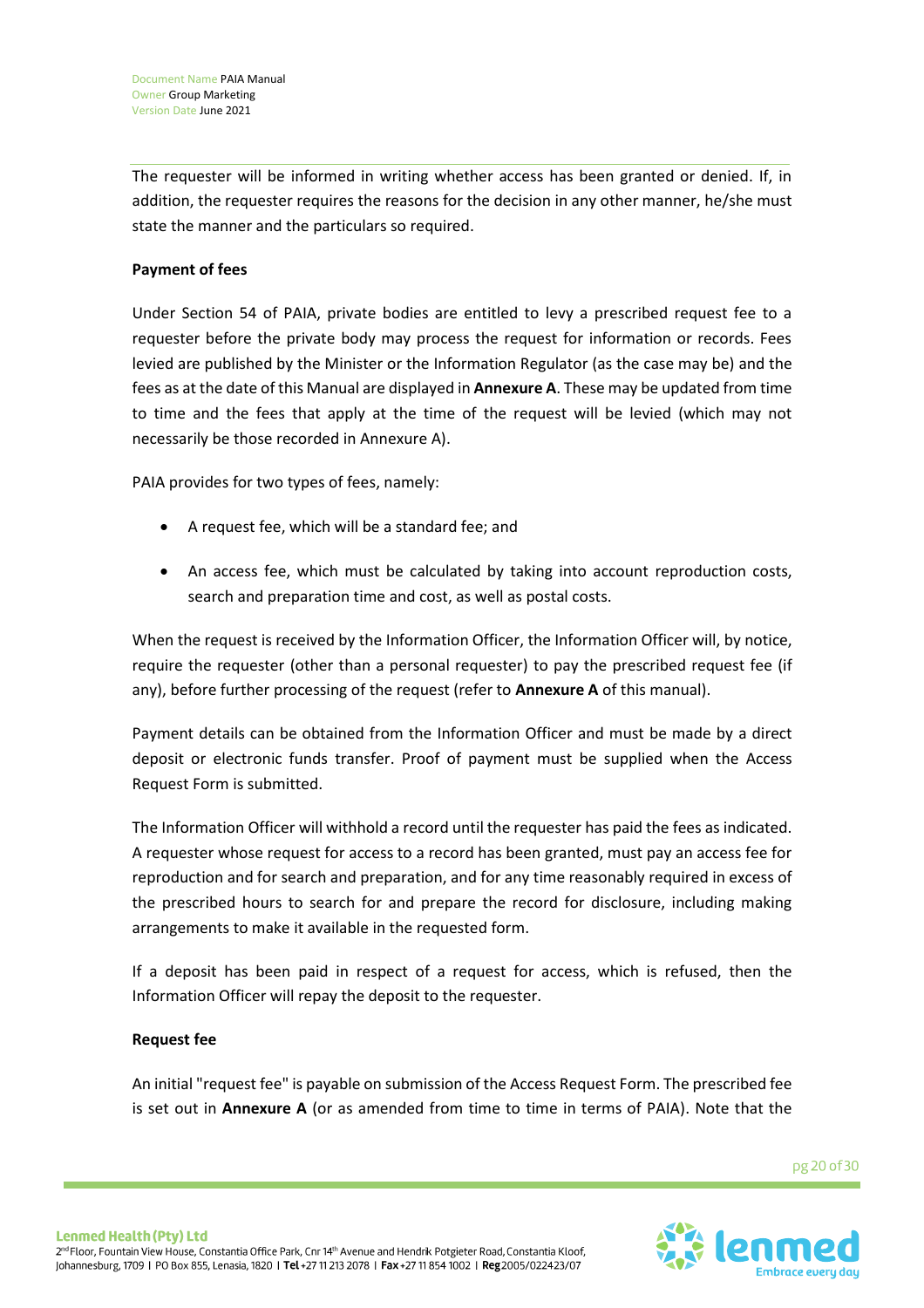requester may lodge a complaint to the Information Regulator or an application with a court against the tender or payment of the request fee.

## **Access fee**

If the request for access is successful, an access fee must be paid. This fee is for the search, reproduction and/or preparation of the record(s). The access fee will be calculated based on the prescribed fees set out in **Annexure A** (or as amended from time to time in terms of PAIA). Note that the requester may lodge a complaint to the Information Regulator or an application with a court against the tender or payment of the access fee.

#### **Deposit**

If the search for, and the preparation of, the record for disclosure would, in the opinion of the Information Officer, require more than 6 hours, the requester may be required to pay as a deposit one third of the access fee (the fee which will be payable if the request is granted) or such deposit as may be prescribed by PAIA from time to time. Note that the requester may lodge a complaint to the Information Regulator or an application with a court against the tender or payment of the deposit. If a deposit has been paid in respect of a request for access which is subsequently refused, then the Information Officer must refund the deposit to the requester. The requester must pay the prescribed fee before any processing, or any further processing, can take place.

## **Notification of decision**

The Information Officer will, within 30 days of receipt of the request, decide whether to grant or decline the request and give notice with reasons (if required) to that effect.

The 30-day period, within which the Lenmed Health Group has to decide whether to grant or refuse the request, may be extended for a further period of not more than 30 days if the information cannot reasonably be obtained within the original 30 day period. For example, the time period may be extended if the request is for a large amount of information, or the request requires Lenmed Health Group to search for information held at another office of the Group.

The Information Officer will notify the requester in writing should an extension be required. The requester may lodge a complaint to the Information Regulator or an application with a court against the extension.

pg 21 of 30

![](_page_20_Picture_11.jpeg)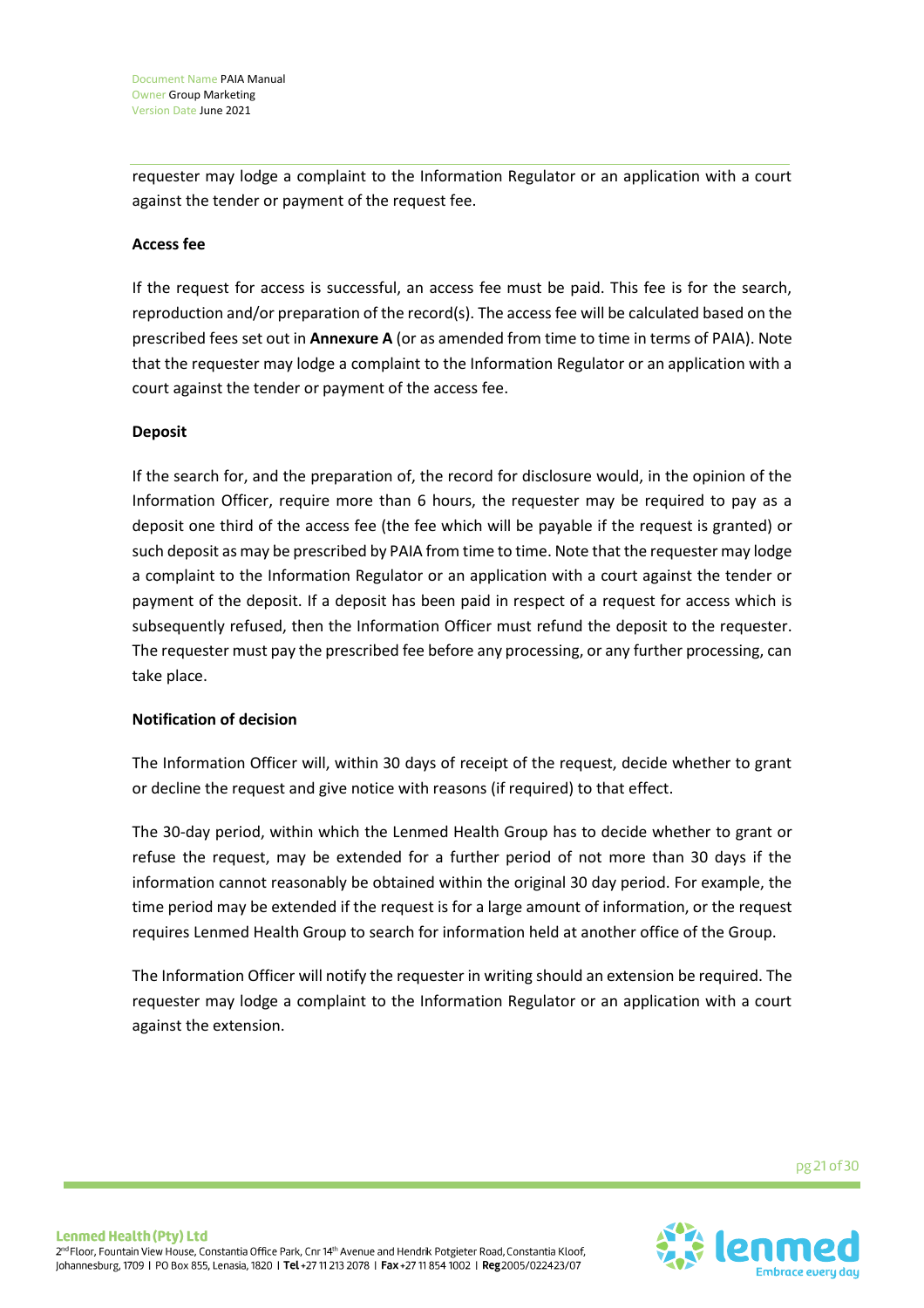## 19. Remedies available when access to a record is refused

## **Internal remedies**

Lenmed Health Group does have an internal appeal procedure. The decision made by the Information Officer may be appealed in accordance with the appeal procedure established by the Information Officer from time to time. Requesters who are dissatisfied with a decision of the Information Officer can, within 21 days of receipt of the decision from the Information Officer, request details of the appeal procedure in place at the time from the Information Officer.

Employees of the Lenmed Health Group can also follow the internal Grievance Procedures established by the HR Department from time to time.

Requesters who are dissatisfied with the outcome of the internal appeal procedure will be entitled to exercise the available external remedies at their disposal.

## **External remedies**

All complaints, by a requester or a third party, can be made to the Information Regulator or a court, in the manner prescribed below.

## Complaints to the Information Regulator:

The requester or third party, as the case may be, may submit a complaint in writing to the Information Regulator, within 180 days of the decision, alleging that the decision was not in compliance with the provisions of PAIA (or such other period as may be prescribed by PAIA from time to time).

The Information Regulator will investigate the complaint and reach a decision - which may include a decision to investigate, to take no further action or to refer the complaint to the Enforcement Committee established in terms of POPIA.

The Information Regulator may serve an enforcement notice confirming, amending or setting aside the impugned decision, which must be accompanied by reasons.

## Application to court:

An application to court maybe brought in the ordinary course. For purposes of PAIA, any reference to an application to court includes an application to a Magistrates' Court.

pg 22 of 30

![](_page_21_Picture_15.jpeg)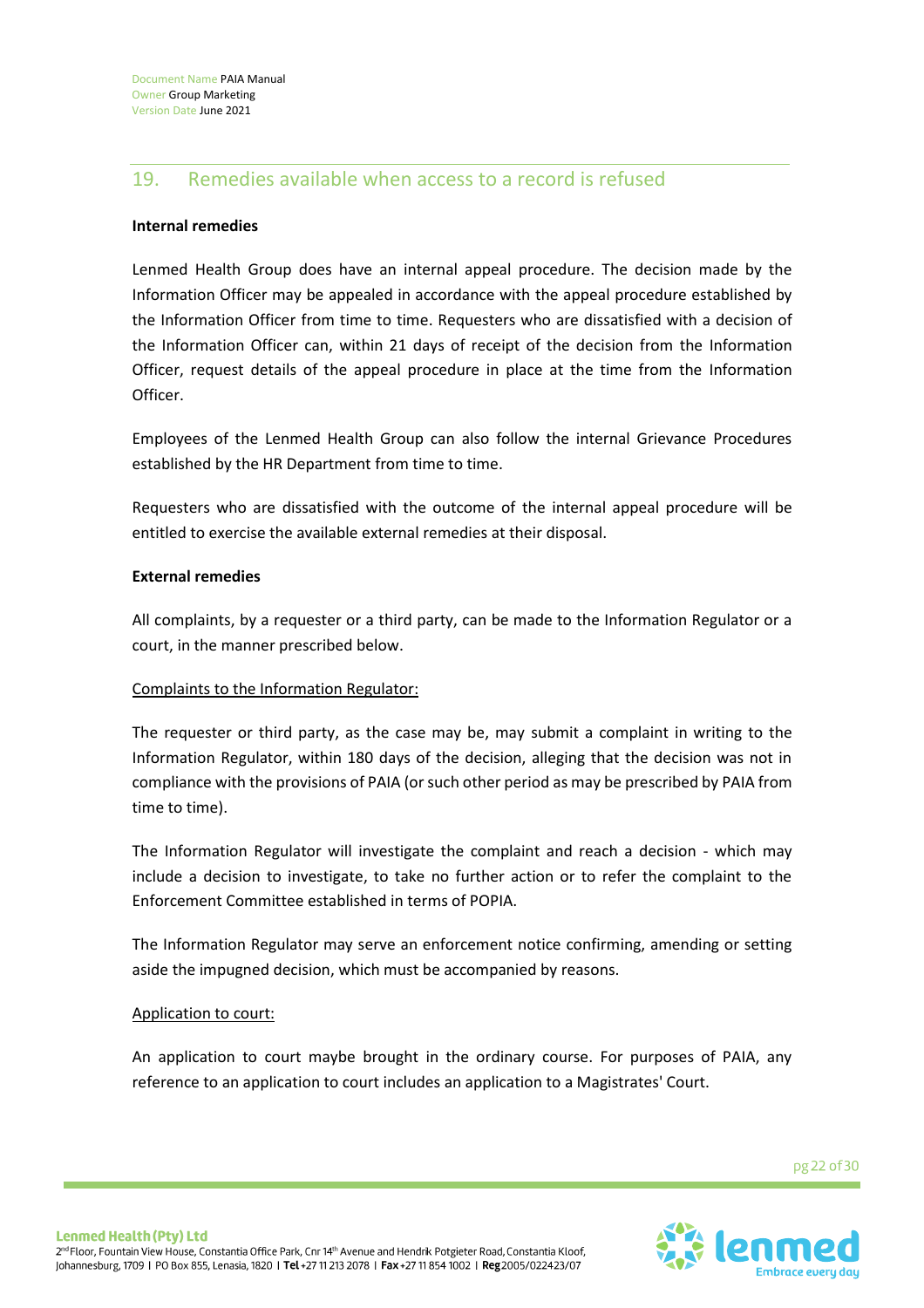# 20. ANNEXURE A: PRESCRIBED FEES

**Please note: Lenmed Health Group is a registered VAT vendor under the Value Added Tax Act, 1991 and will add VAT to all the above mentioned fees.**

The fees set out in this Manual are for information purposes. These prescribed fees may be amended or updated from time to time, by law or regulation.

## **Request Fees**

Where a requester submits a request for access to information held by Lenmed Health Group regarding a person other than the requester himself/herself, the request fee is payable up-front before Lenmed Health Group will further process the request received.

The "**request fee**" payable by a requester, other than a personal requester, referred to in section 54(1) of PAIA is R50,00 (or such adjusted amount as may be prescribed by PAIA from time to time).

## **Access and Reproduction Fees**

An access fee is payable in all instances where a request for access to information is granted, except in those instances where payment of an access fee is specially excluded in terms of PAIA or an exclusion is determined by the Minister in terms of section 54(8) of PAIA.

Where Lenmed Health Group has voluntarily provided the Minister with a list of categories of records that will automatically be made available to any person requesting access thereto, the only charge that may be levied for obtaining such records will be a fee for reproduction of the record in question.

| <b>Access to Information fees</b>                    | Fees to be charged |
|------------------------------------------------------|--------------------|
| For every photocopy of an A4 page or part thereof    | R <sub>1</sub> ,10 |
| For every printed copy of an A4 page or part thereof | R <sub>0</sub> ,75 |
| For a copy in a computer readable form:              |                    |

The applicable access fees which will be payable are:

pg 23 of 30

![](_page_22_Picture_13.jpeg)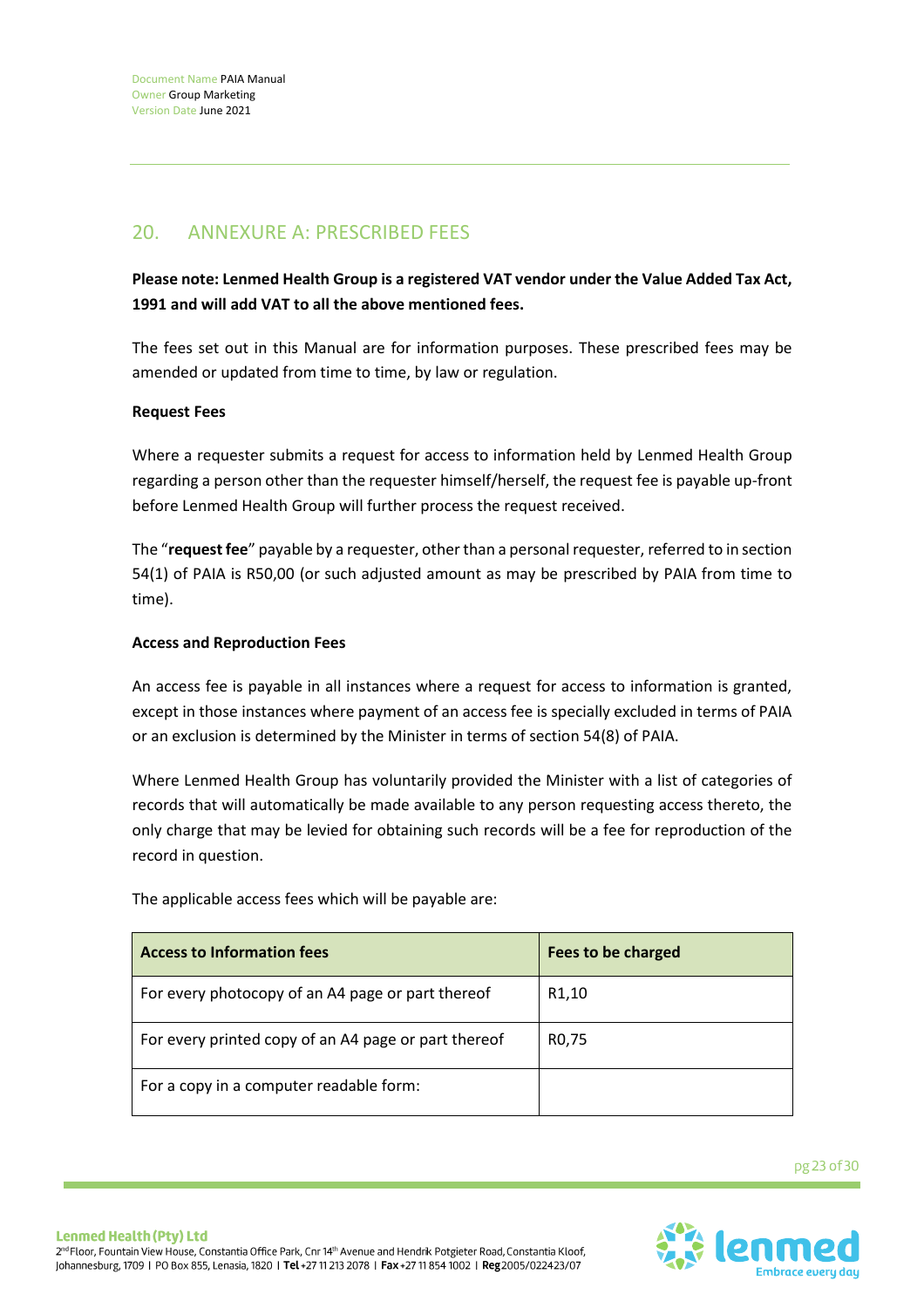| On a Compact Disc (CD)                                             | R70,00                                                       |
|--------------------------------------------------------------------|--------------------------------------------------------------|
| Transcription of visual images per A4 page or part<br>thereof      | R40,00                                                       |
| Copy of a visual image                                             | R60,00                                                       |
| Transcription of an audio recording per A4 page or part<br>thereof | R <sub>20</sub> ,00                                          |
| Copy of an audio recording                                         | R30,00                                                       |
| Search and preparation of the record of disclosure                 | R30,00 per hour or part thereof<br>excluding the first hour. |

The applicable reproduction fees which will be payable are:

| <b>Reproduction of Information fees</b>                            | <b>Fees to be charged</b> |
|--------------------------------------------------------------------|---------------------------|
| For every photocopy of an A4 page or part thereof                  | R <sub>1</sub> ,10        |
| For every printed copy of an A4 page or part thereof               | R0,75                     |
| For a copy in a computer readable form:                            |                           |
| On a Compact Disc (CD)                                             | R70,00                    |
| Transcription of visual images per A4 page or part<br>thereof      | R40,00                    |
| Copy of a visual image                                             | R60,00                    |
| Transcription of an audio recording per A4 page or part<br>thereof | R20,00                    |
| Copy of an audio recording                                         | R30,00                    |

![](_page_23_Picture_5.jpeg)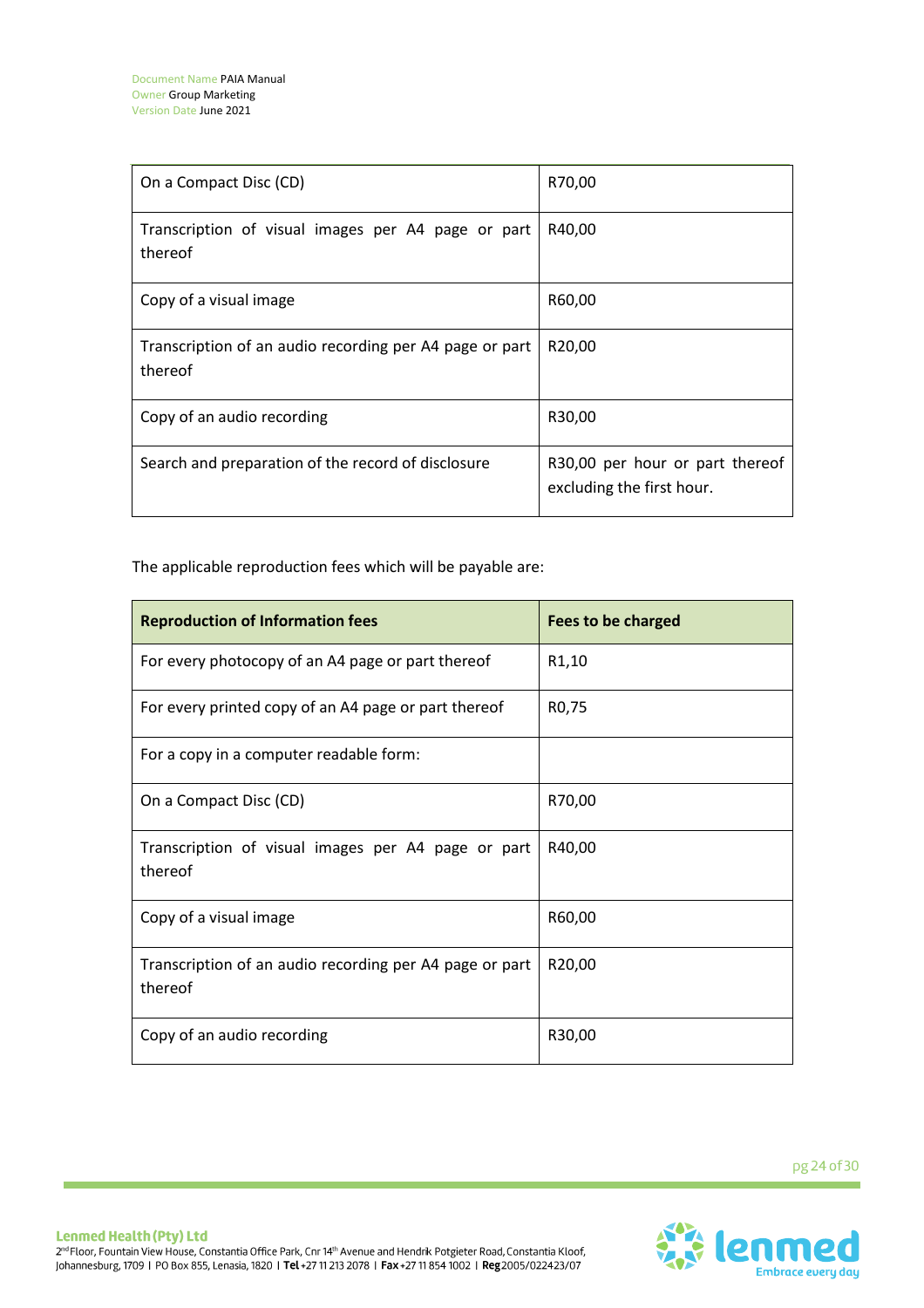| Search and preparation of the record of disclosure                                  | R30,00 per hour or part thereof<br>excluding the first hour. |
|-------------------------------------------------------------------------------------|--------------------------------------------------------------|
| Where a copy of a record needs to be posted, that actual<br>postage fee is payable. |                                                              |

## **Deposits**

Where Lenmed Health Group receives a request for access to information held on a person other than the requester himself/herself and the Information Officer upon receipt of the request is of the opinion that the preparation of the required record of disclosure will take more than 6 hours, a deposit is payable to the requester. The amount of the deposit will be equal to one-third (1/3) of the amount of the applicable access fee.

pg 25 of 30

![](_page_24_Picture_7.jpeg)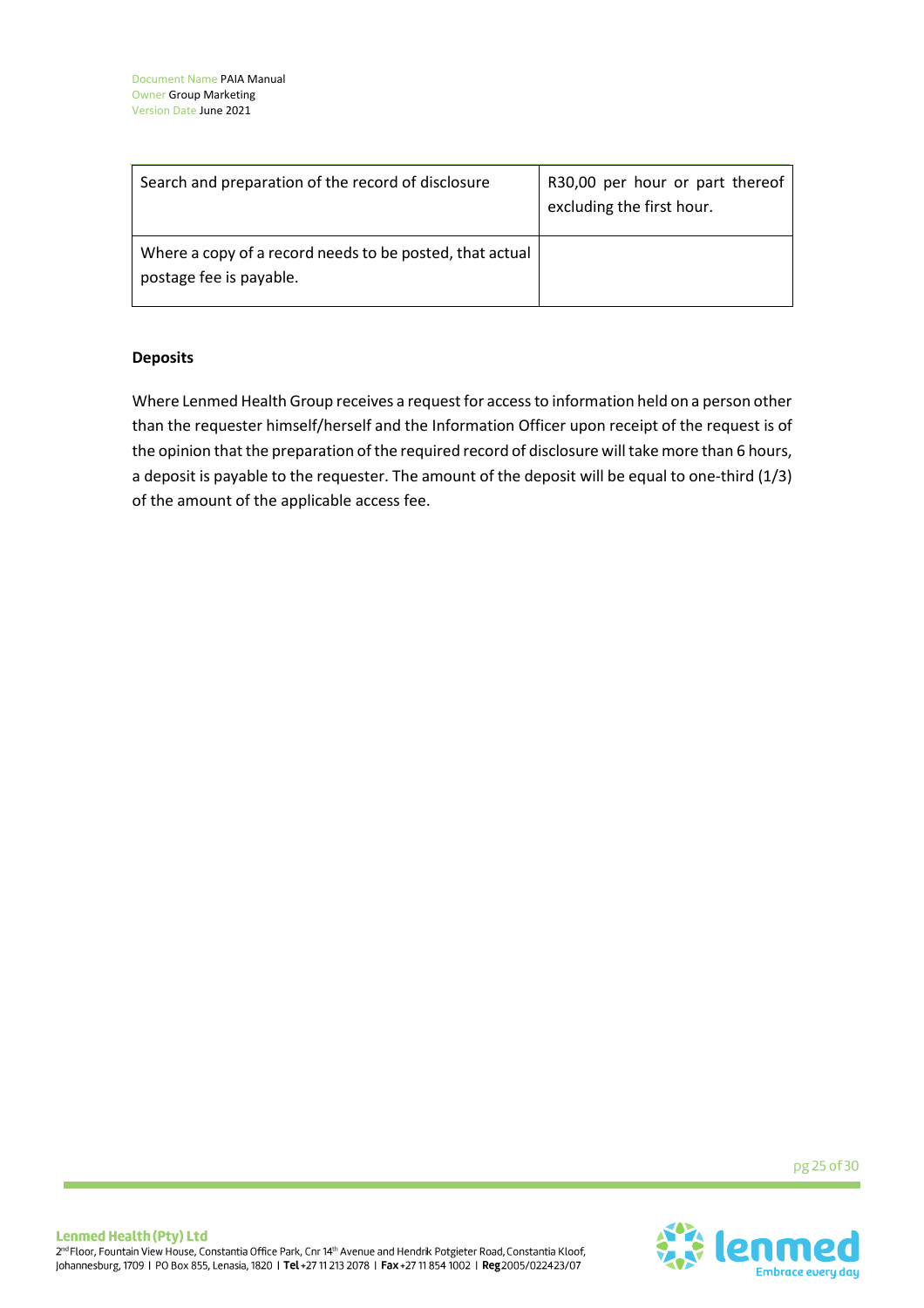## 21. ANNEXURE B: PRESCRIBED FORM

## **REQUEST FOR ACCESS TO RECORD OF LENMED HEALTH GROUP**

**Section 53(1) of the Promotion of Access to Information Act, 2000 (Act No. 2 of 2000))**

## **A. PARTICULARS OF LENMED HEALTH GROUP**

| The Information Officer: | Dr Jayesh Parshotam       |
|--------------------------|---------------------------|
| Postal Address:          | PO Box 855, Lenasia, 1820 |
| Telephone Number:        | +27 (0)87 087 0600        |
| E-mail:                  | info@lenmed.co.za         |

## **B. PARTICULARS OF PERSON REQUESTING ACCESS TO THE RECORD**

|     | Identity number:                                                                     |
|-----|--------------------------------------------------------------------------------------|
|     | Full names and surname:                                                              |
|     | Proof of the capacity in which the request is made, if applicable, must be attached. |
|     | must be given.                                                                       |
| (b) | The address and/or fax number in the Republic to which the information is to be sent |
|     | (original ID document must be produced).                                             |
| (a) | The particulars of the person who requests access to the record must be given below  |

Postal address: \_\_\_\_\_\_\_\_\_\_\_\_\_\_\_\_\_\_\_\_\_\_\_\_\_\_\_\_\_\_\_\_\_\_\_\_\_\_\_\_\_\_\_\_\_\_\_\_\_\_\_\_\_\_\_\_\_\_\_\_\_ Fax number: \_\_\_\_\_\_\_\_\_\_\_\_\_\_\_\_\_\_\_\_\_\_\_\_\_\_\_\_\_\_\_\_Telephone number: \_\_\_\_\_\_\_\_\_\_\_\_\_\_\_\_\_\_\_ E-mail address: \_\_\_\_\_\_\_\_\_\_\_\_\_\_\_\_\_\_\_\_\_\_\_\_\_\_\_\_\_\_\_\_\_\_\_\_\_\_\_\_\_\_\_\_\_\_\_\_\_\_\_\_\_\_\_\_\_\_\_\_\_

pg 26 of 30

![](_page_25_Picture_10.jpeg)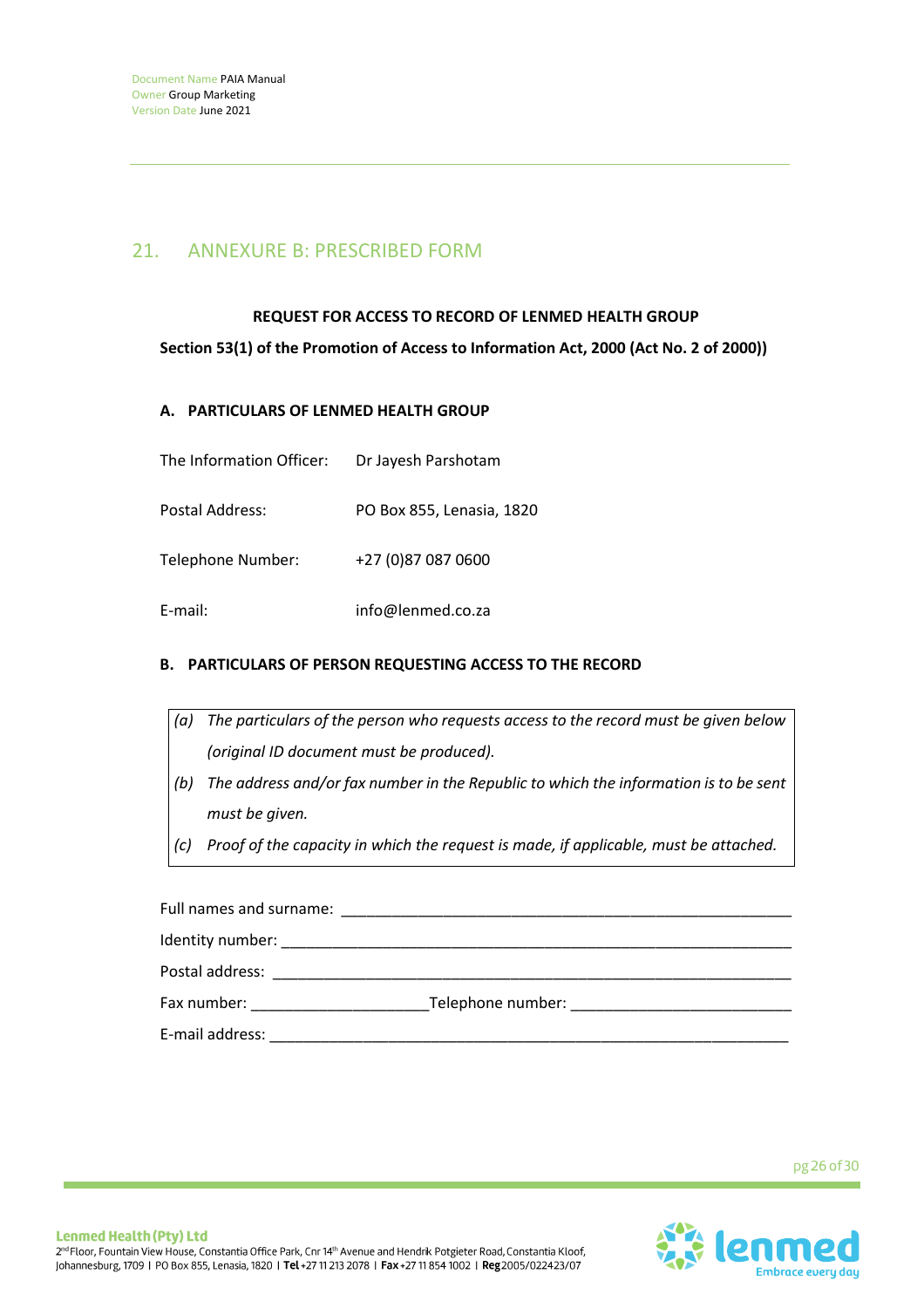Capacity in which request is made, when made on behalf of another person:

## **C. PARTICULARS OF PERSON ON WHOSE BEHALF REQUEST IS MADE**

*This section must be completed ONLY if a request for information is made on behalf of another person (original ID of requester and patient required as well as proof of consent of patient)*

\_\_\_\_\_\_\_\_\_\_\_\_\_\_\_\_\_\_\_\_\_\_\_\_\_\_\_\_\_\_\_\_\_\_\_\_\_\_\_\_\_\_\_\_\_\_\_\_\_\_\_\_\_\_\_\_\_\_\_\_\_\_\_\_\_\_\_\_\_\_\_\_\_\_

\_\_\_\_\_\_\_\_\_\_\_\_\_\_\_\_\_\_\_\_\_\_\_\_\_\_\_\_\_\_\_\_\_\_\_\_\_\_\_\_\_\_\_\_\_\_\_\_\_\_\_\_\_\_\_\_\_\_\_\_\_\_\_\_\_\_\_\_\_\_\_\_\_\_

\_\_\_\_\_\_\_\_\_\_\_\_\_\_\_\_\_\_\_\_\_\_\_\_\_\_\_\_\_\_\_\_\_\_\_\_\_\_\_\_\_\_\_\_\_\_\_\_\_\_\_\_\_\_\_\_\_\_\_\_\_\_\_\_\_\_\_\_\_\_\_\_\_\_

Full names and surname: \_\_\_\_\_\_\_\_\_\_\_\_\_\_\_\_\_\_\_\_\_\_\_\_\_\_\_\_\_\_\_\_\_\_\_\_\_\_\_\_\_\_\_\_\_\_\_\_\_\_

Identity number:

## **D. PARTICULARS OF RECORD**

- *(a) Provide full particulars of the record to which access is requested, including the reference number if that is known to you, to enable the record to be located.*
- *(b) If the provided space is inadequate, please continue on a separate folio and attach it to this form. The requester must sign all the additional folios.*

\_\_\_\_\_\_\_\_\_\_\_\_\_\_\_\_\_\_\_\_\_\_\_\_\_\_\_\_\_\_\_\_\_\_\_\_\_\_\_\_\_\_\_\_\_\_\_\_\_\_\_\_\_\_\_\_\_\_\_\_\_\_\_\_\_\_\_\_\_\_\_

\_\_\_\_\_\_\_\_\_\_\_\_\_\_\_\_\_\_\_\_\_\_\_\_\_\_\_\_\_\_\_\_\_\_\_\_\_\_\_\_\_\_\_\_\_\_\_\_\_\_\_\_\_\_\_\_\_\_\_\_\_\_\_\_\_\_\_\_\_\_\_

\_\_\_\_\_\_\_\_\_\_\_\_\_\_\_\_\_\_\_\_\_\_\_\_\_\_\_\_\_\_\_\_\_\_\_\_\_\_\_\_\_\_\_\_\_\_\_\_\_\_\_\_\_\_\_\_\_\_\_\_\_\_\_\_\_\_\_\_\_\_\_

\_\_\_\_\_\_\_\_\_\_\_\_\_\_\_\_\_\_\_\_\_\_\_\_\_\_\_\_\_\_\_\_\_\_\_\_\_\_\_\_\_\_\_\_\_\_\_\_\_\_\_\_\_\_\_\_\_\_\_\_\_\_\_\_\_\_\_\_\_\_\_

\_\_\_\_\_\_\_\_\_\_\_\_\_\_\_\_\_\_\_\_\_\_\_\_\_\_\_\_\_\_\_\_\_\_\_\_\_\_\_\_\_\_\_\_\_\_\_\_\_\_\_\_\_\_\_\_\_\_\_\_\_\_\_\_\_\_\_\_\_\_\_

- 1. **Description of record or relevant part of the record:** \_\_\_\_\_\_\_\_\_\_\_\_\_\_\_\_\_\_\_\_\_\_\_\_\_\_\_\_
- **2. Reference number, if available:** \_\_\_\_\_\_\_\_\_\_\_\_\_\_\_\_\_\_\_\_\_\_\_\_\_\_\_\_\_\_\_\_\_\_\_\_\_\_\_\_\_\_\_\_
- 3. **Any further particulars of record:** \_\_\_\_\_\_\_\_\_\_\_\_\_\_\_\_\_\_\_\_\_\_\_\_\_\_\_\_\_\_\_\_\_\_\_\_\_\_\_\_\_\_\_

pg 27 of 30

![](_page_26_Picture_13.jpeg)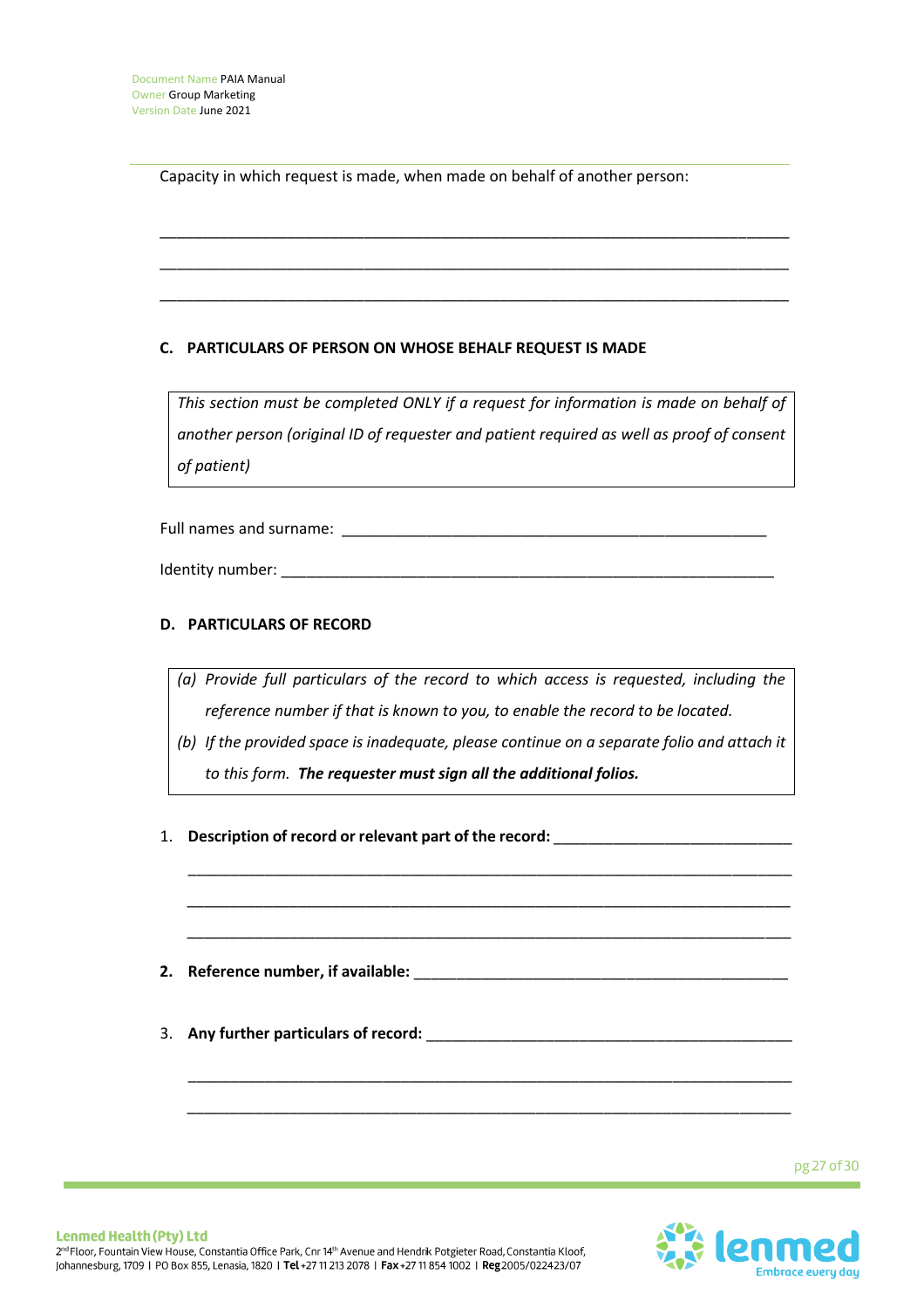## **E. FEES**

- *(a) A request for access to a record, other than a record containing personal information about yourself, will be processed only after a request fee has been paid.*
- *(b) You will be notified of the amount required to be paid as the request fee.*
- *(c) The fee payable for access to a record depends on the form in which access is required and the reasonable time required to search for and prepare a record.*
- *(d) If you qualify for exemption of the payment of any fee, please state the reason for exemption.*

\_\_\_\_\_\_\_\_\_\_\_\_\_\_\_\_\_\_\_\_\_\_\_\_\_\_\_\_\_\_\_\_\_\_\_\_\_\_\_\_\_\_\_\_\_\_\_\_\_\_\_\_\_\_\_\_\_\_\_\_\_\_\_\_\_\_\_\_\_\_\_\_\_

\_\_\_\_\_\_\_\_\_\_\_\_\_\_\_\_\_\_\_\_\_\_\_\_\_\_\_\_\_\_\_\_\_\_\_\_\_\_\_\_\_\_\_\_\_\_\_\_\_\_\_\_\_\_\_\_\_\_\_\_\_\_\_\_\_\_\_\_\_\_\_\_\_

\_\_\_\_\_\_\_\_\_\_\_\_\_\_\_\_\_\_\_\_\_\_\_\_\_\_\_\_\_\_\_\_\_\_\_\_\_\_\_\_\_\_\_\_\_\_\_\_\_\_\_\_\_\_\_\_\_\_\_\_\_\_\_\_\_\_\_\_\_\_\_\_\_

\_\_\_\_\_\_\_\_\_\_\_\_\_\_\_\_\_\_\_\_\_\_\_\_\_\_\_\_\_\_\_\_\_\_\_\_\_\_\_\_\_\_\_\_\_\_\_\_\_\_\_\_\_\_\_\_\_\_\_\_\_\_\_\_\_\_\_\_\_\_\_\_\_

Reason for exemption from payment of fees:

## **F. FORM OF ACCESS TO RECORD**

*If you are prevented by a disability to read, view or listen to the record in the form of access provided for in 1 to 4 hereunder, state your disability and indicate in which form the record is required.* Disability:  $\vert$  Form in which record is required:

*Mark the appropriate box with an X.*

*NOTES:*

- *(a) Compliance with your request in the specified form may depend on the form in which the record is available.*
- *(b) Access in the form requested may be refused in certain circumstances. In such a case you will be informed if access will be granted in another form.*
- *(c) The fee payable for access to the record, if any, will be determined partly by the form in which access is requested.*

pg 28 of 30

![](_page_27_Picture_15.jpeg)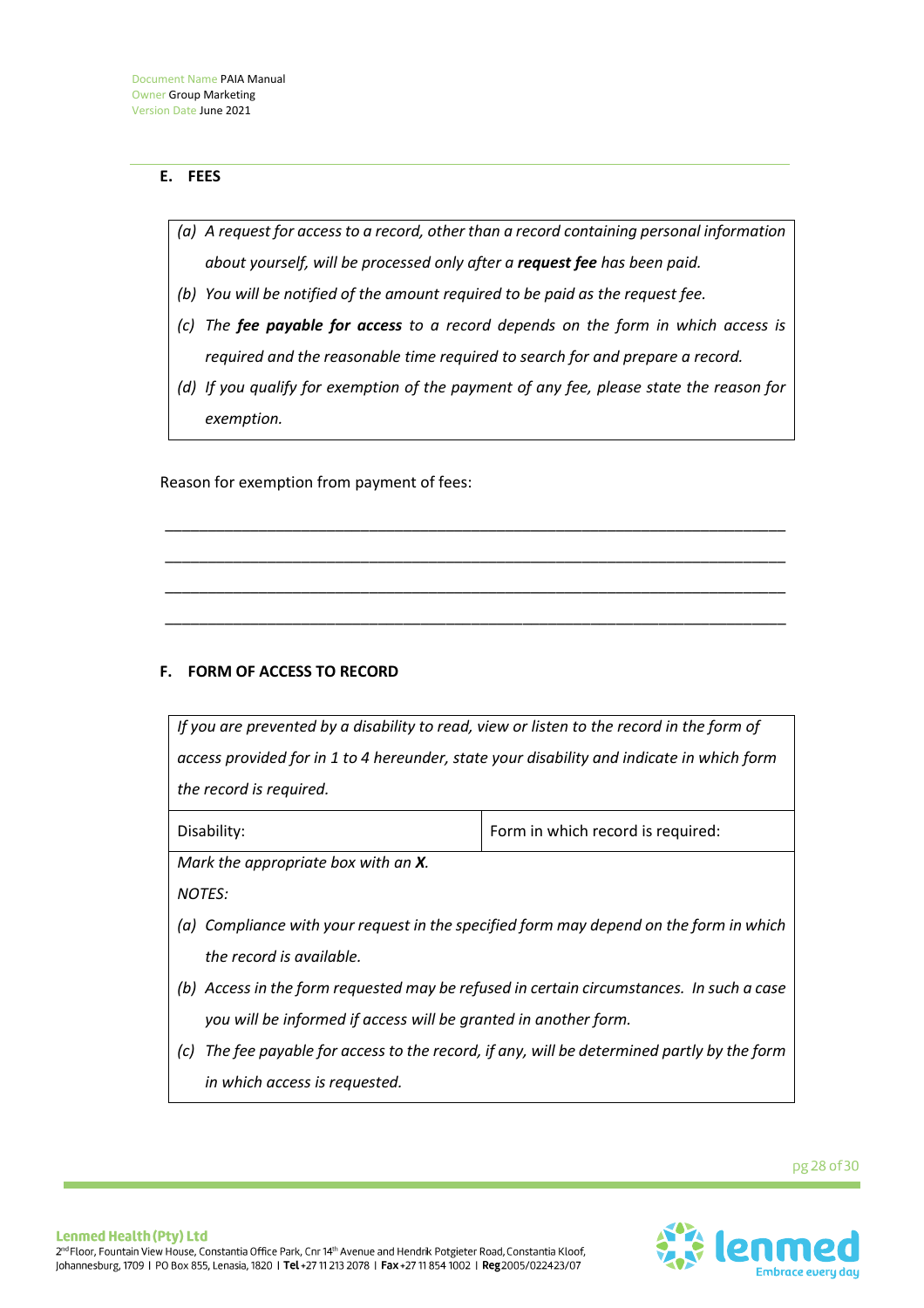| 1. If the record is in written or printed form:                                                    |  |                               |  |                |                  |  |
|----------------------------------------------------------------------------------------------------|--|-------------------------------|--|----------------|------------------|--|
| Copy of record*                                                                                    |  | <b>Inspection of record</b>   |  |                |                  |  |
| 2. If record consists of visual images:                                                            |  |                               |  |                |                  |  |
| (this includes photographs, slides, video recordings, computer-generated images,                   |  |                               |  |                |                  |  |
| sketches, etc.):                                                                                   |  |                               |  |                |                  |  |
| View the images                                                                                    |  | Copy of the images*           |  |                | Transcription of |  |
|                                                                                                    |  |                               |  |                | the images       |  |
| 3. If record consists of recorded words or information which can be reproduced in                  |  |                               |  |                |                  |  |
| sound:                                                                                             |  |                               |  |                |                  |  |
| Listen to the sound                                                                                |  | Transcription of sound track* |  |                |                  |  |
| track (audio cassette)                                                                             |  | (written or printed document) |  |                |                  |  |
| 4. If record is held on computer or in an electronic or machine-readable form:                     |  |                               |  |                |                  |  |
| Printed copy of record*                                                                            |  | Printed copy of               |  |                | Copy in computer |  |
|                                                                                                    |  | information derived           |  | readable form* |                  |  |
|                                                                                                    |  | from the record*              |  | (compact disc) |                  |  |
| *If you requested a copy or transcript of a record (above), do you wish<br><b>YES</b><br><b>NO</b> |  |                               |  |                |                  |  |
| the copy or transcription to be posted to you?                                                     |  |                               |  |                |                  |  |
| Postage is payable.                                                                                |  |                               |  |                |                  |  |

## **G. PARTICULARS OF RIGHT TO BE EXERCISED OR PROTECTED**

*If the provided space is inadequate, please continue on a separate folio and attach it to this form. The requester must sign all the additional folios.*

\_\_\_\_\_\_\_\_\_\_\_\_\_\_\_\_\_\_\_\_\_\_\_\_\_\_\_\_\_\_\_\_\_\_\_\_\_\_\_\_\_\_\_\_\_\_\_\_\_\_\_\_\_\_\_\_\_\_\_\_\_\_\_\_\_\_\_\_\_\_

\_\_\_\_\_\_\_\_\_\_\_\_\_\_\_\_\_\_\_\_\_\_\_\_\_\_\_\_\_\_\_\_\_\_\_\_\_\_\_\_\_\_\_\_\_\_\_\_\_\_\_\_\_\_\_\_\_\_\_\_\_\_\_\_\_\_\_\_\_\_

\_\_\_\_\_\_\_\_\_\_\_\_\_\_\_\_\_\_\_\_\_\_\_\_\_\_\_\_\_\_\_\_\_\_\_\_\_\_\_\_\_\_\_\_\_\_\_\_\_\_\_\_\_\_\_\_\_\_\_\_\_\_\_\_\_\_\_\_\_\_

\_\_\_\_\_\_\_\_\_\_\_\_\_\_\_\_\_\_\_\_\_\_\_\_\_\_\_\_\_\_\_\_\_\_\_\_\_\_\_\_\_\_\_\_\_\_\_\_\_\_\_\_\_\_\_\_\_\_\_\_\_\_\_\_\_\_\_\_\_\_

4. Indicate which right is to be exercised or protected.

5. Explain why the record requested is required for the exercise or protection of the aforementioned right.

\_\_\_\_\_\_\_\_\_\_\_\_\_\_\_\_\_\_\_\_\_\_\_\_\_\_\_\_\_\_\_\_\_\_\_\_\_\_\_\_\_\_\_\_\_\_\_\_\_\_\_\_\_\_\_\_\_\_\_\_\_\_\_\_\_\_\_\_\_\_

\_\_\_\_\_\_\_\_\_\_\_\_\_\_\_\_\_\_\_\_\_\_\_\_\_\_\_\_\_\_\_\_\_\_\_\_\_\_\_\_\_\_\_\_\_\_\_\_\_\_\_\_\_\_\_\_\_\_\_\_\_\_\_\_\_\_\_\_\_\_

\_\_\_\_\_\_\_\_\_\_\_\_\_\_\_\_\_\_\_\_\_\_\_\_\_\_\_\_\_\_\_\_\_\_\_\_\_\_\_\_\_\_\_\_\_\_\_\_\_\_\_\_\_\_\_\_\_\_\_\_\_\_\_\_\_\_\_\_\_\_

\_\_\_\_\_\_\_\_\_\_\_\_\_\_\_\_\_\_\_\_\_\_\_\_\_\_\_\_\_\_\_\_\_\_\_\_\_\_\_\_\_\_\_\_\_\_\_\_\_\_\_\_\_\_\_\_\_\_\_\_\_\_\_\_\_\_\_\_\_\_

pg 29 of 30

![](_page_28_Picture_7.jpeg)